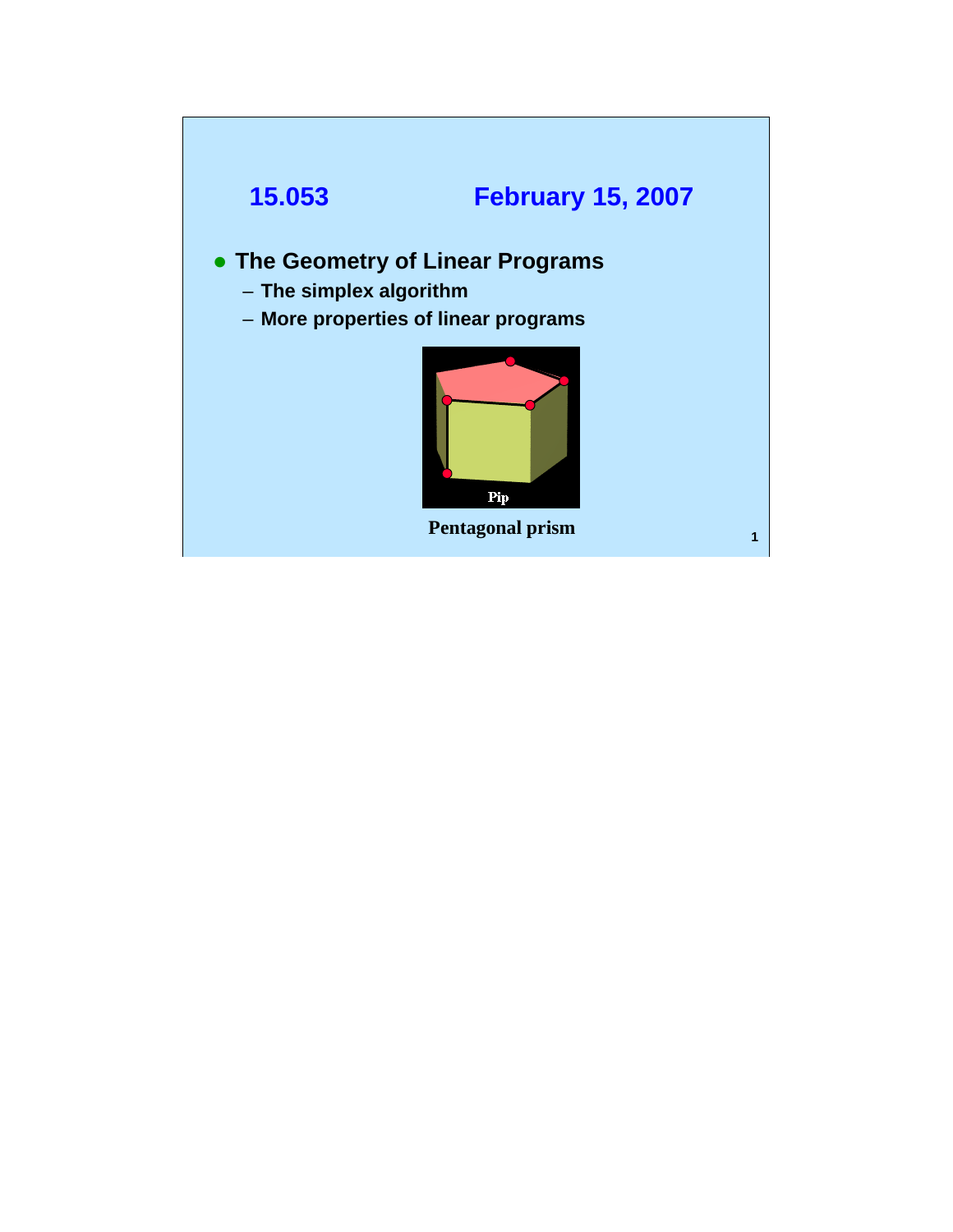# **Overview of Lecture**

- **Review of Geometry**
- **The Simplex Algorithm**
- **More on convexity**
- z **RHS Sensitivity Analysis**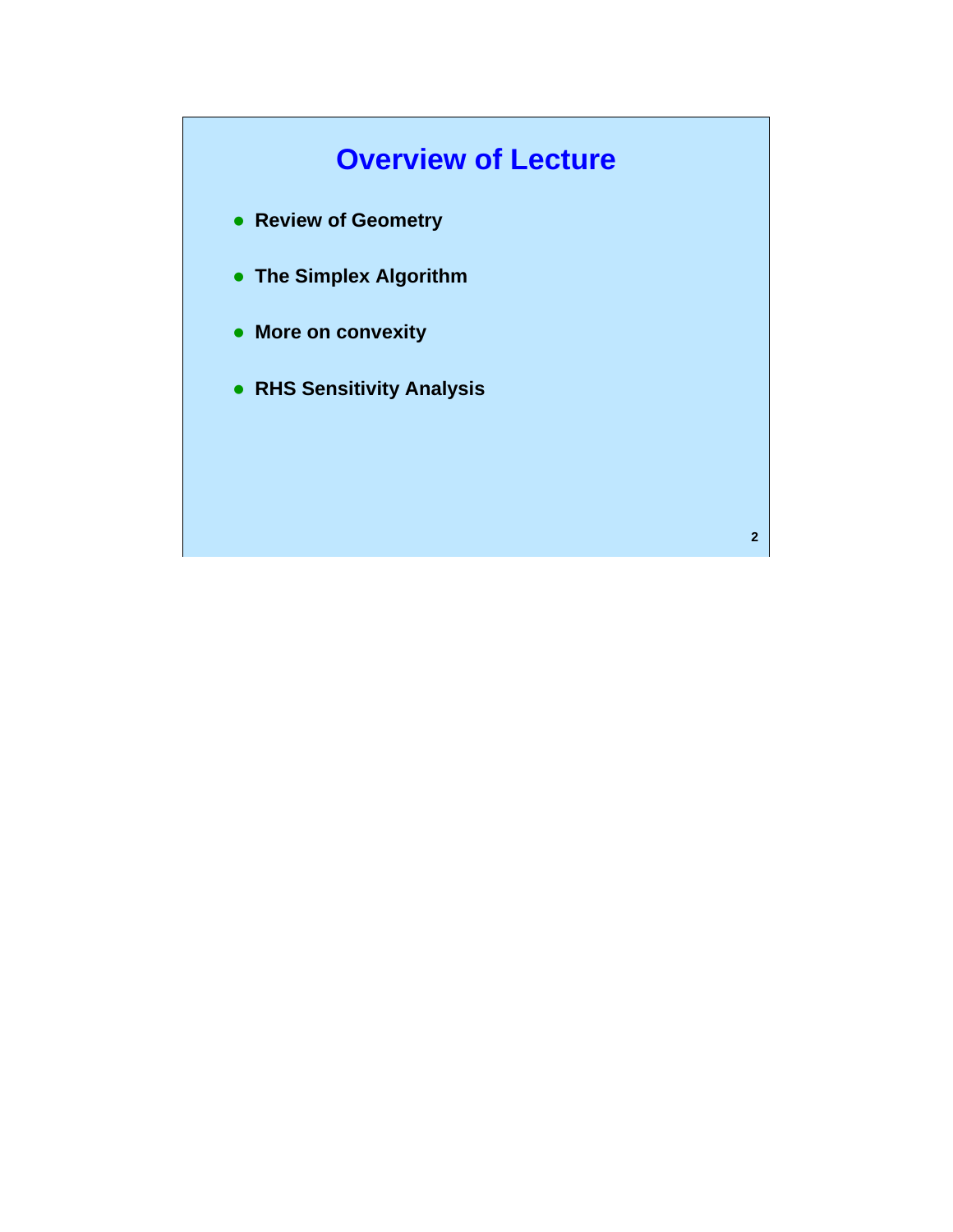### **Quotes of the Day**

**Geometry is not true, it is advantageous.** 

**Jules H. Poincare** 

**I've always been passionate about geometry and the study of threedimensional forms.** 

**Erno Rubik**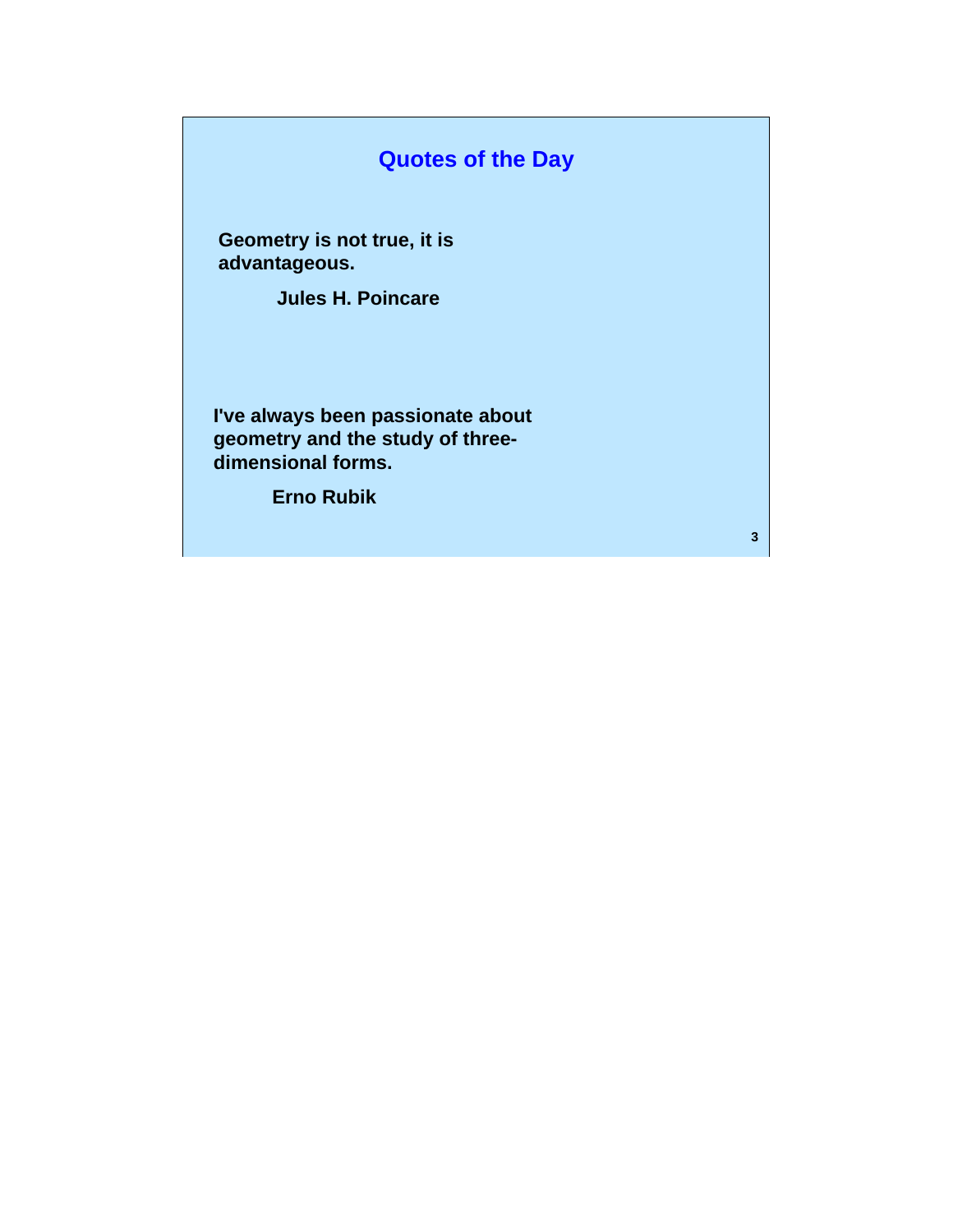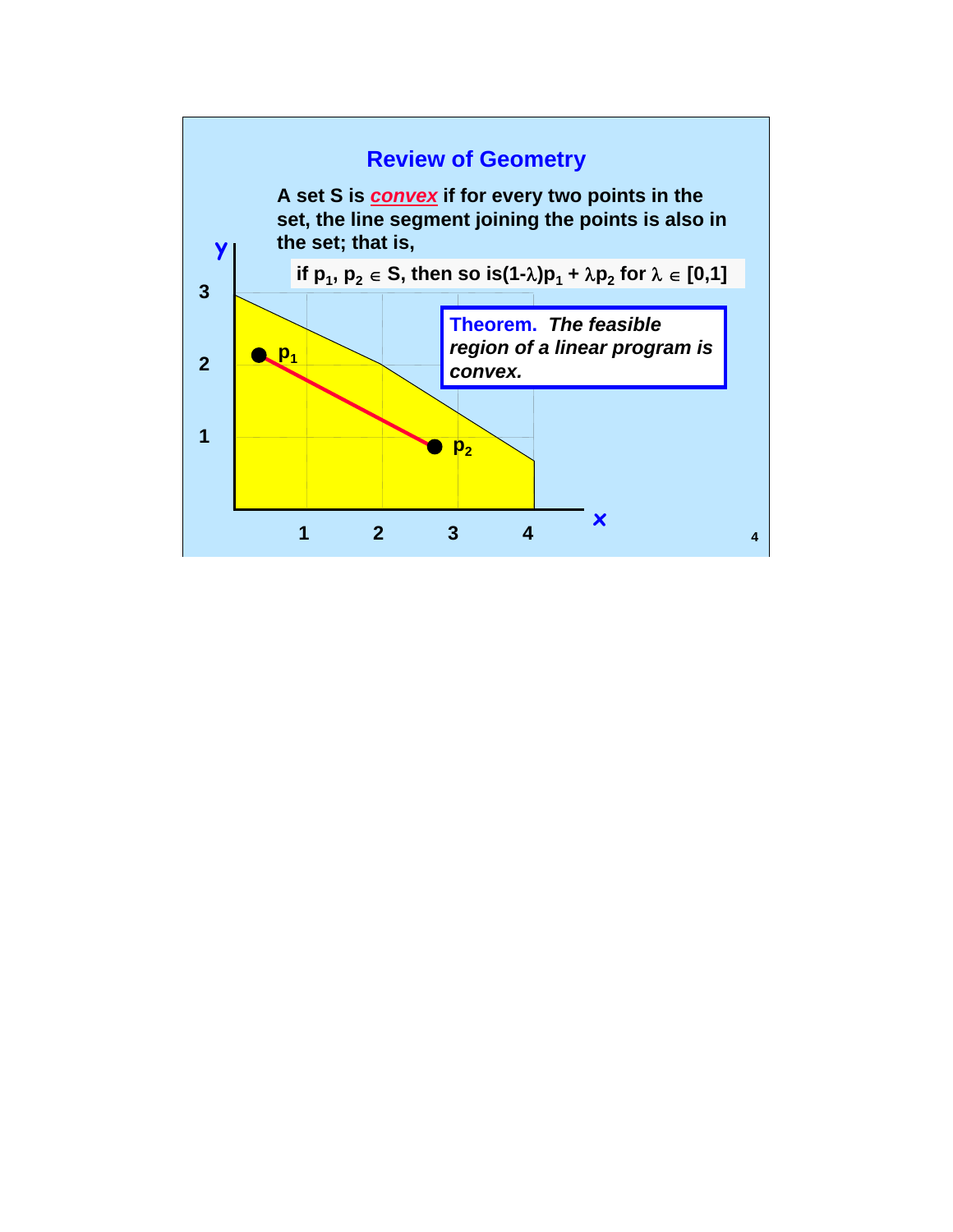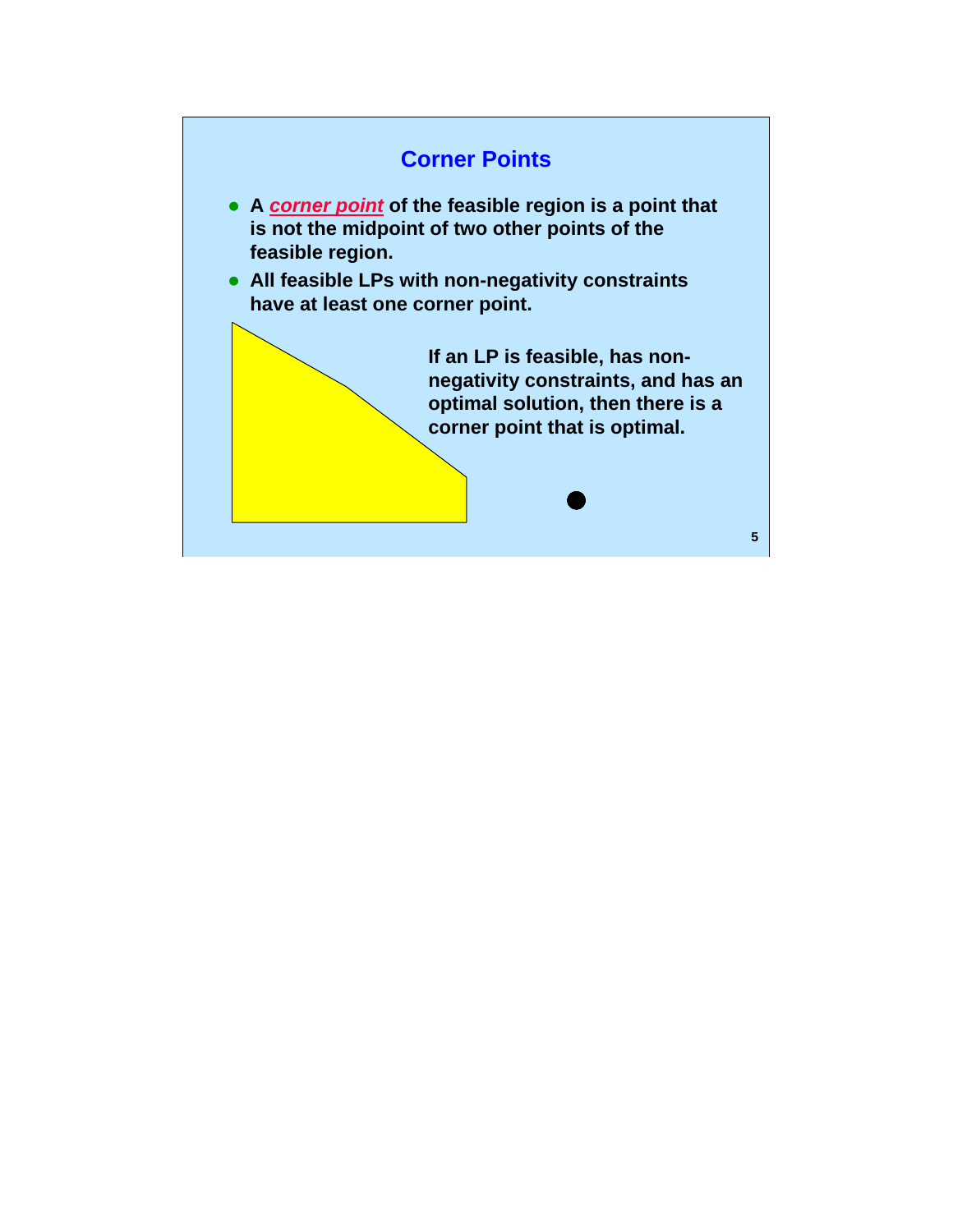

The red corner point is the intersection of three planes

 $x = 2$  $z = 2$  $x - y + z = 3$ 

The unique solution is  $x = 2$ ,  $y = 1$ ,  $z = 2$ .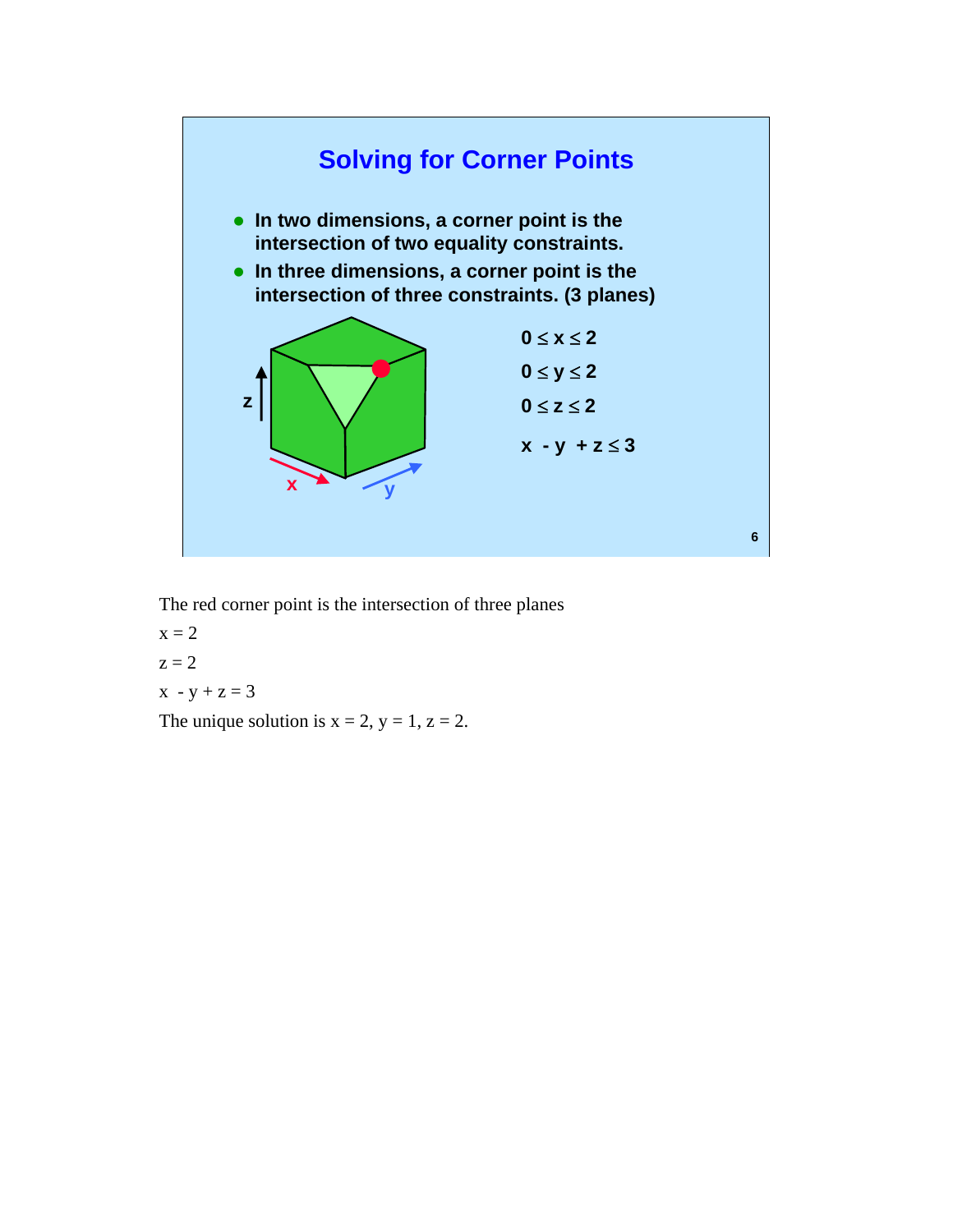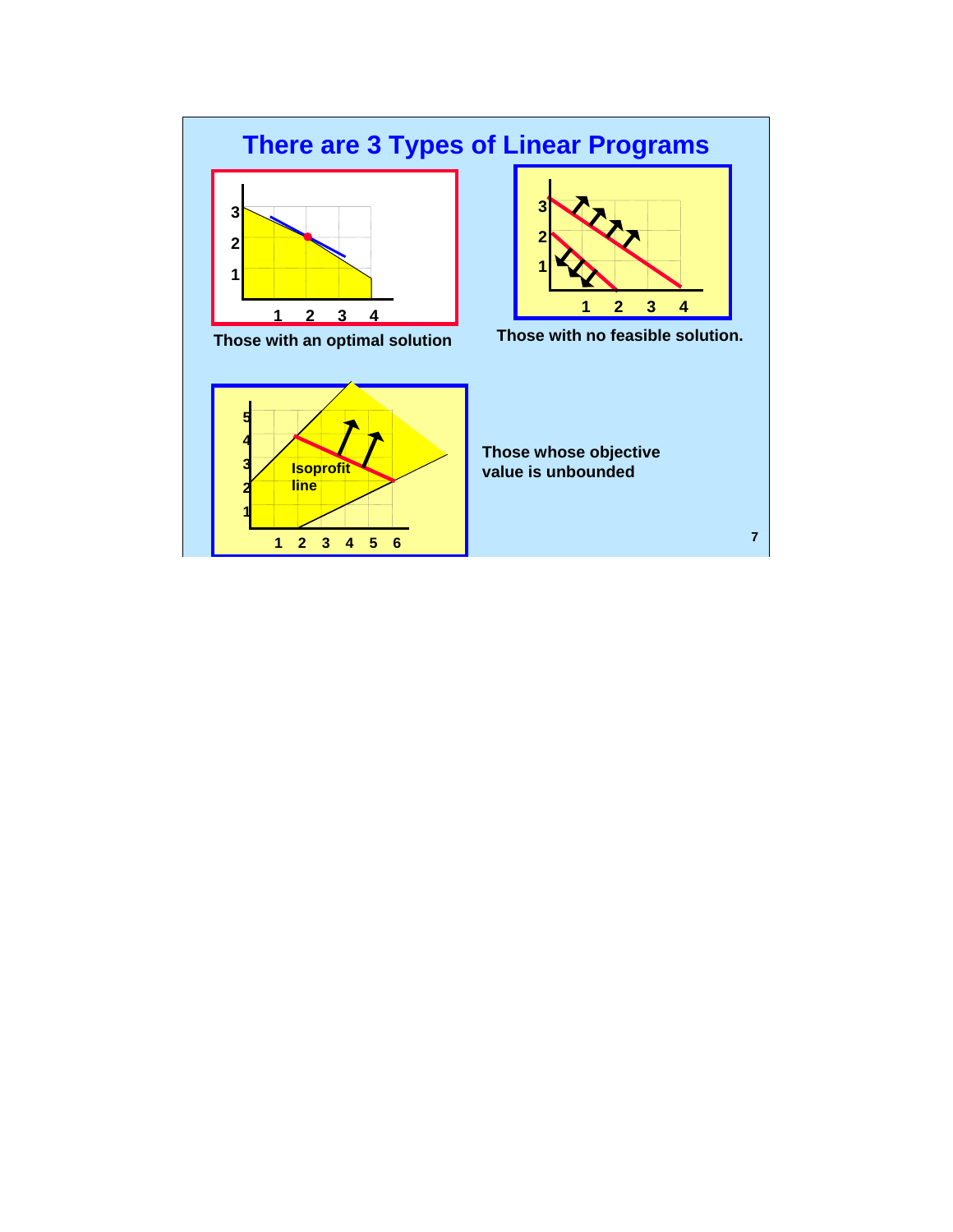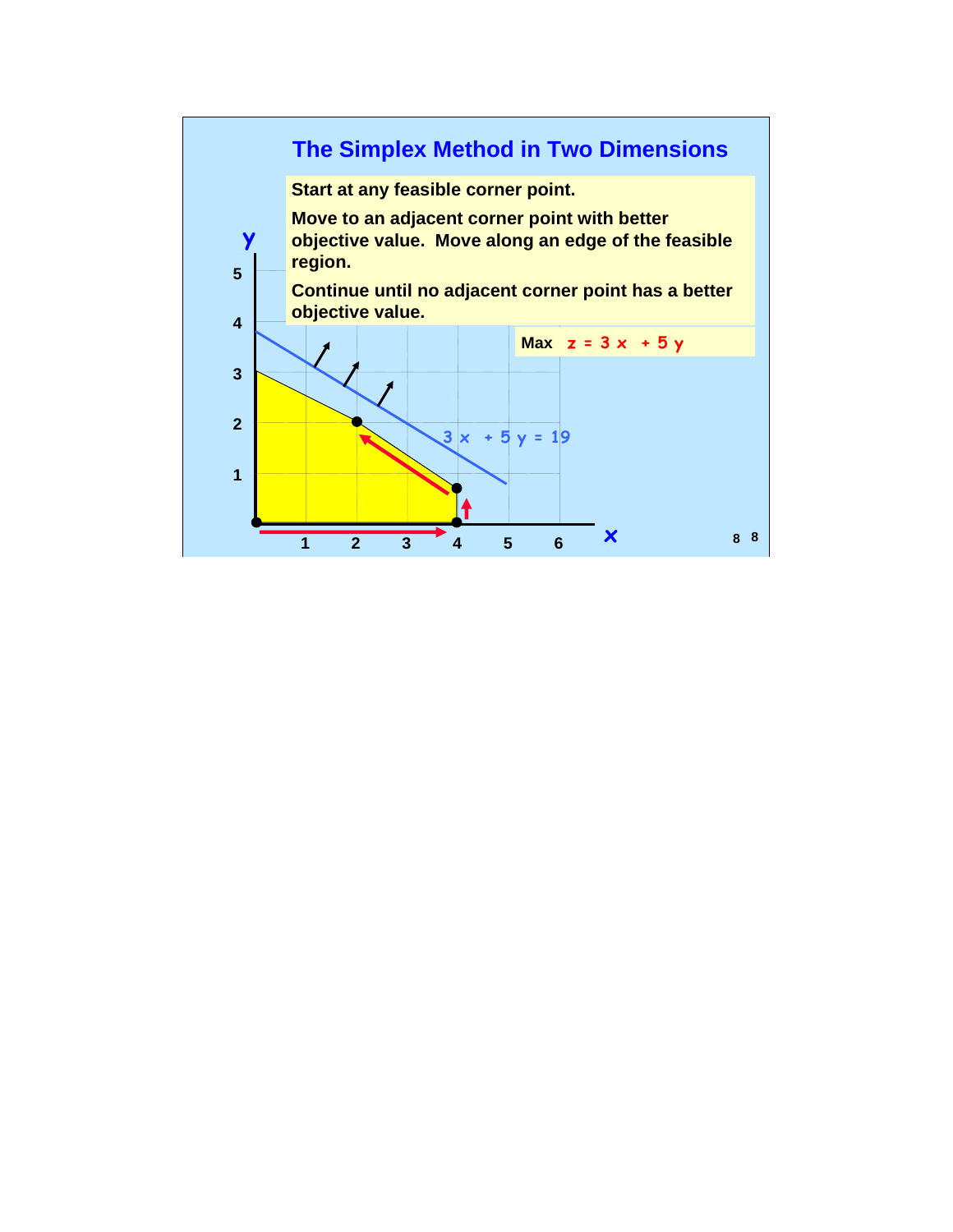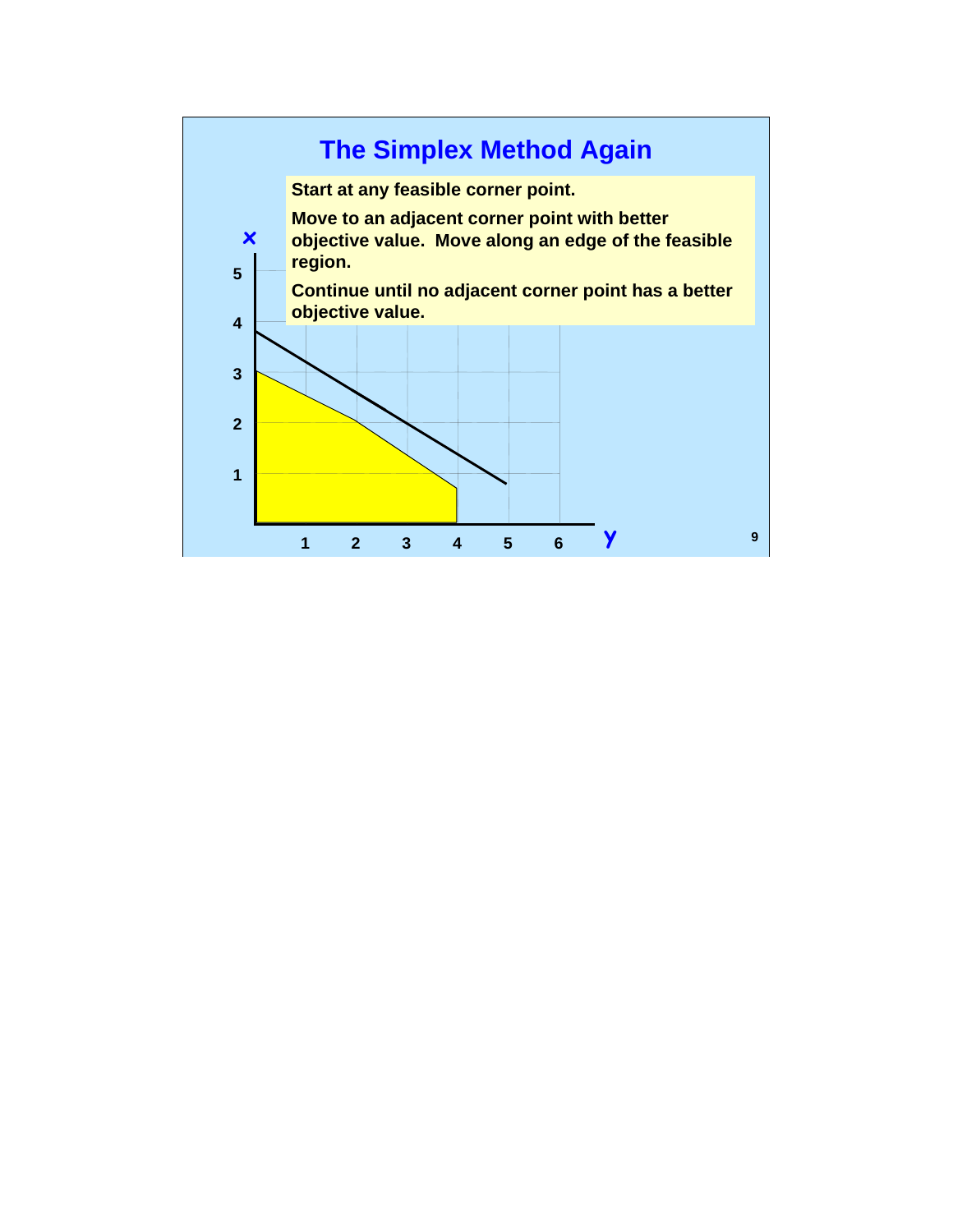#### **The Simplex Method in 3 Dimensions**

**Start at any feasible corner point.** 

**Move to an adjacent corner point with better objective value. Move along an edge of the feasible region.** 

**Continue until no adjacent corner point has a better objective value.** 



**Note: in two dimensions, the "edges" are the intersections of two constraints. The corner points are the intersection of three constraints.** 

**Pentagonal prism 10 10 10 10 10 10 10**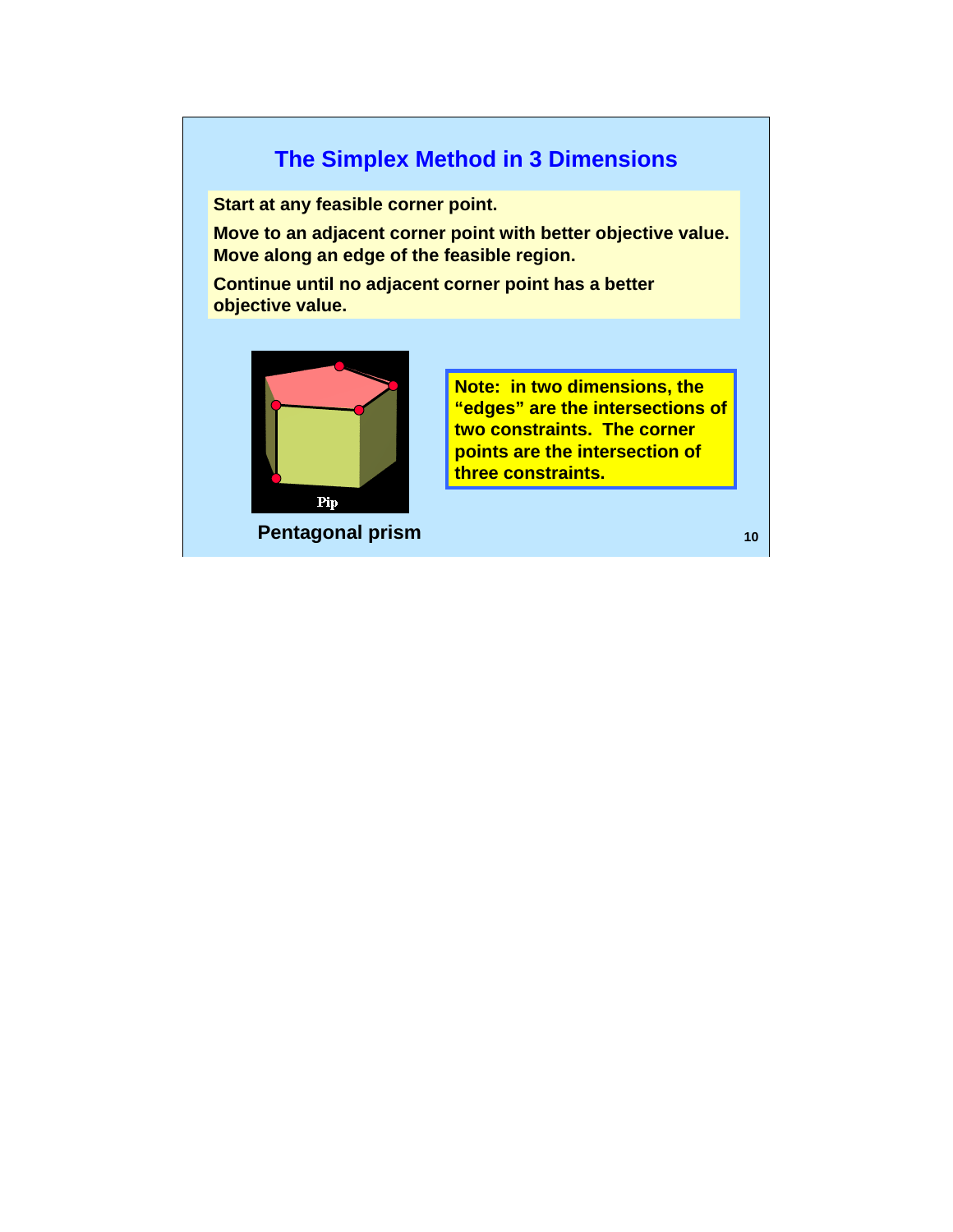

This is a twisted cube.

Notice how the simplex method starting at the origin could move to the optimum in 1 step or pivot.

It is also possible for the simplex method to take 7 pivots, thus visiting each corner point.

Klee and Minty developed an example that is very similar that has n variables. It is possible that the simplex method would take  $2^n - 1$  pivots on these examples, thus showing that the simplex method can take exponential time in the worst case.

In practice, there may be many different edges that the simplex method can select at a given iteration. The speed in which the simplex method moves to the optimum depends on the choice of the edge.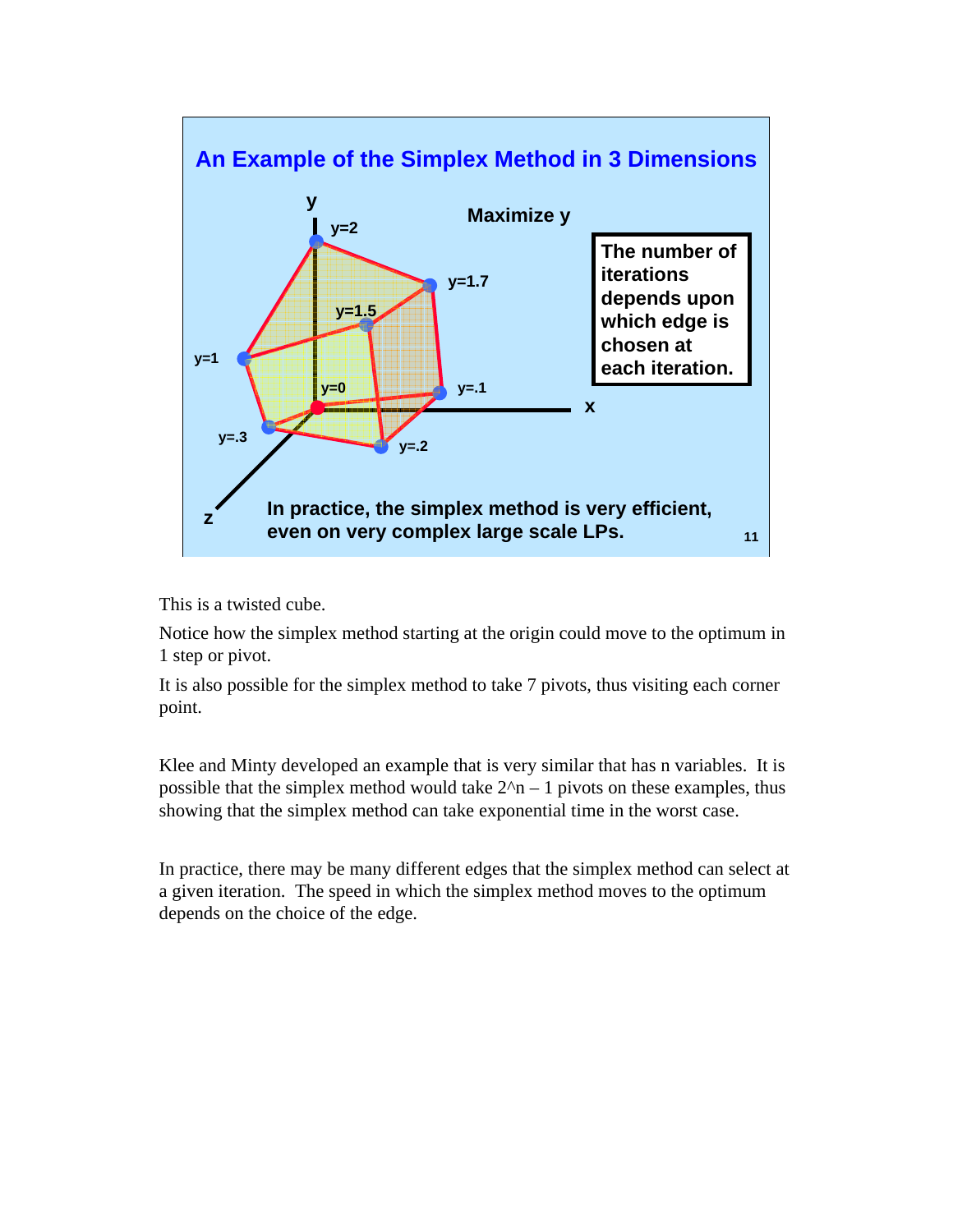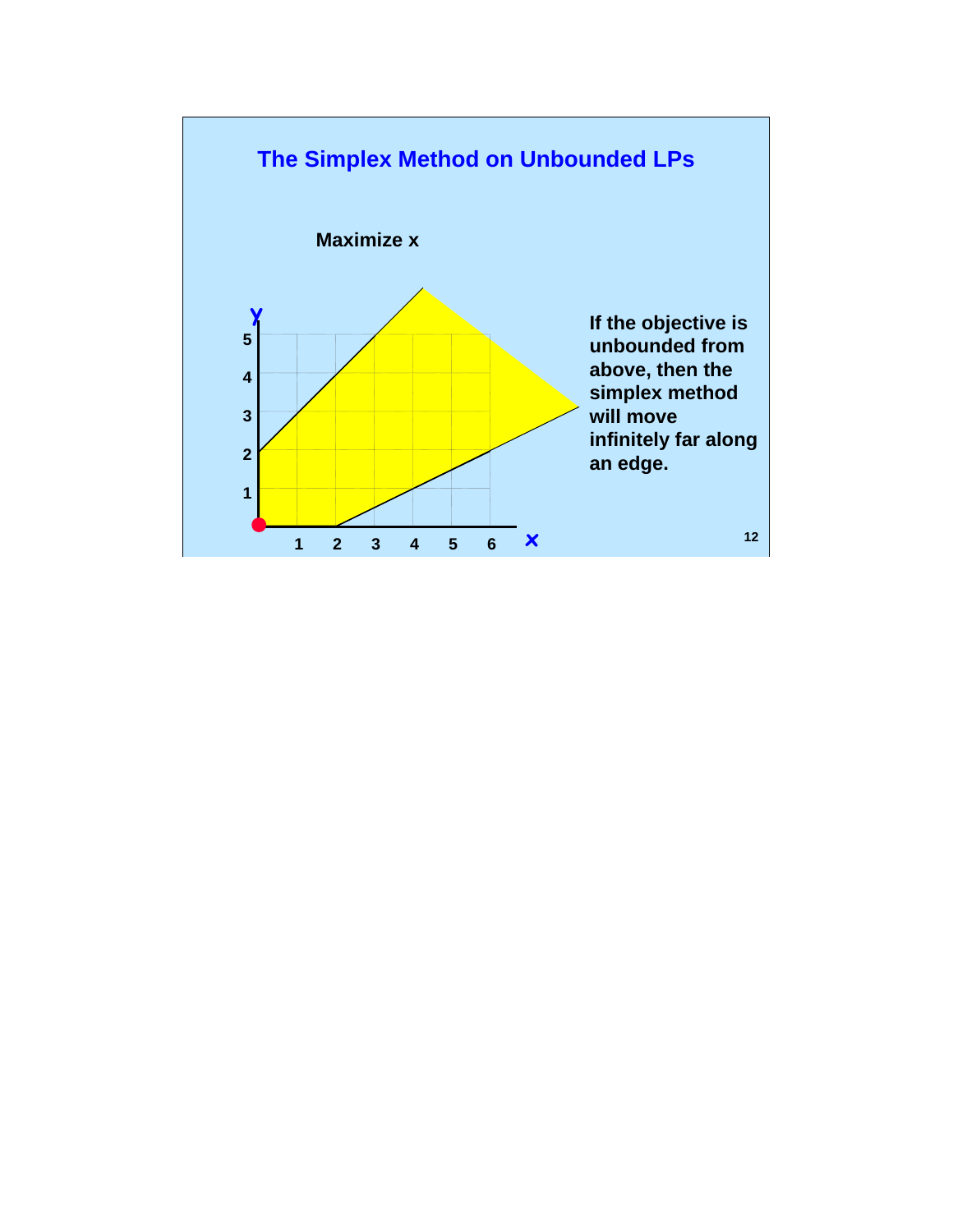

There are a variety of algorithms that move within the interior of linear programs. These algorithms typically take far fewer iterations than the simplex algorithm and far more time per iteration for large problems. Sometimes interior point algorithms obtain answers quicker than the simplex algorithm. Often they are slower.

Interior point algorithms were popularized by Karmarkar in 1984, who proved that the number of iterations is bounded by a polynomial in the dimension of the problem and in the number of bits needed to describe the coefficients.

While interior point algorithms are ingenious and have practical import, they are also beyond the scope of 15.053, and will not be covered further.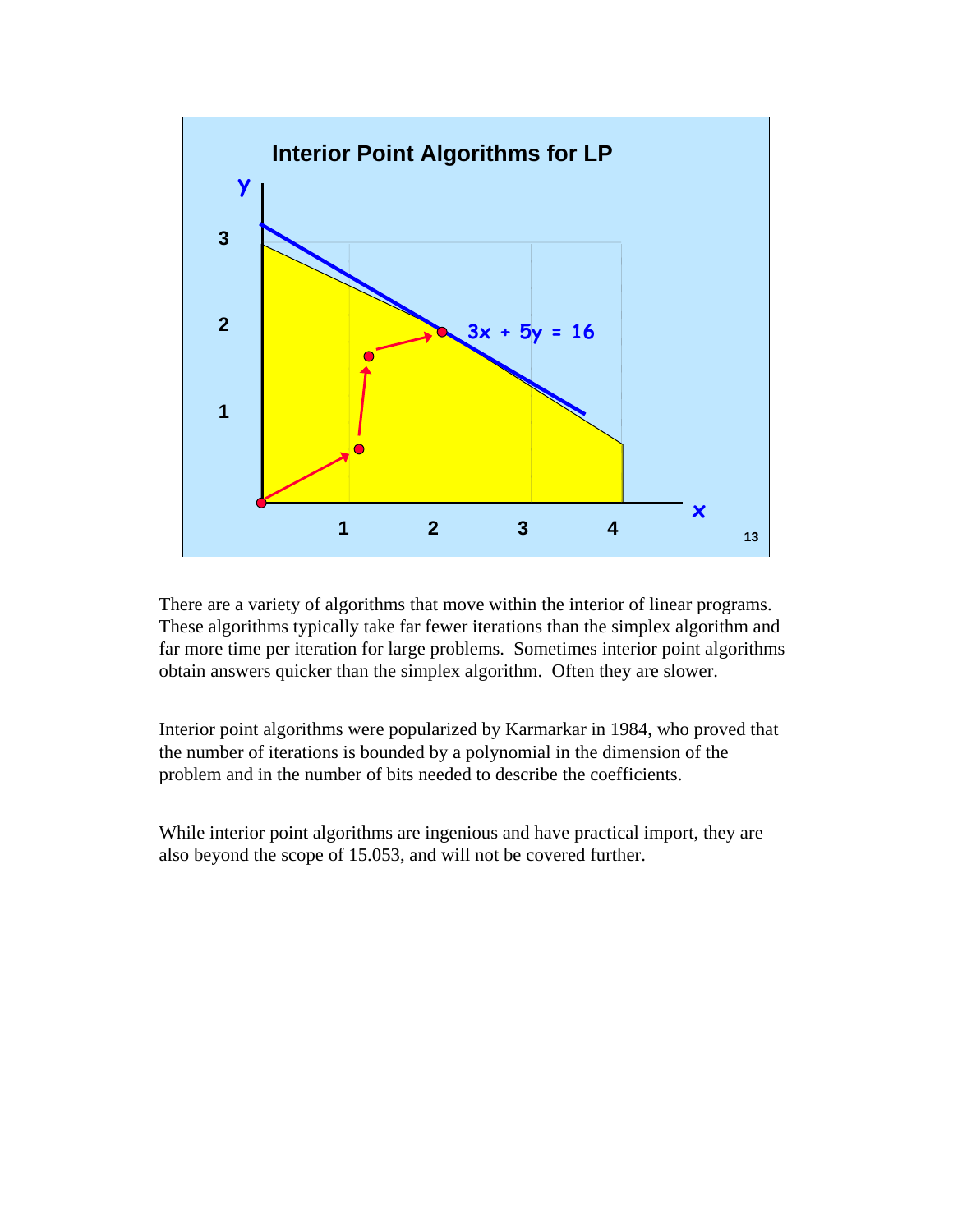## **Comments on Optimality Conditions**

- **Linear programming produces both the optimal solution and the proof of optimality. (This is true for any number of variables, and even if many of the constraints are equality constraints.)** 
	- **special among optimization problems**
	- **very valuable**
	- **"The Gold Standard" for optimization**
- **For other optimization problems in the subject, we will settle for bounds from optimality** 
	- **e.g., we will be happy if we can guarantee at most 10% from optimality**

**14**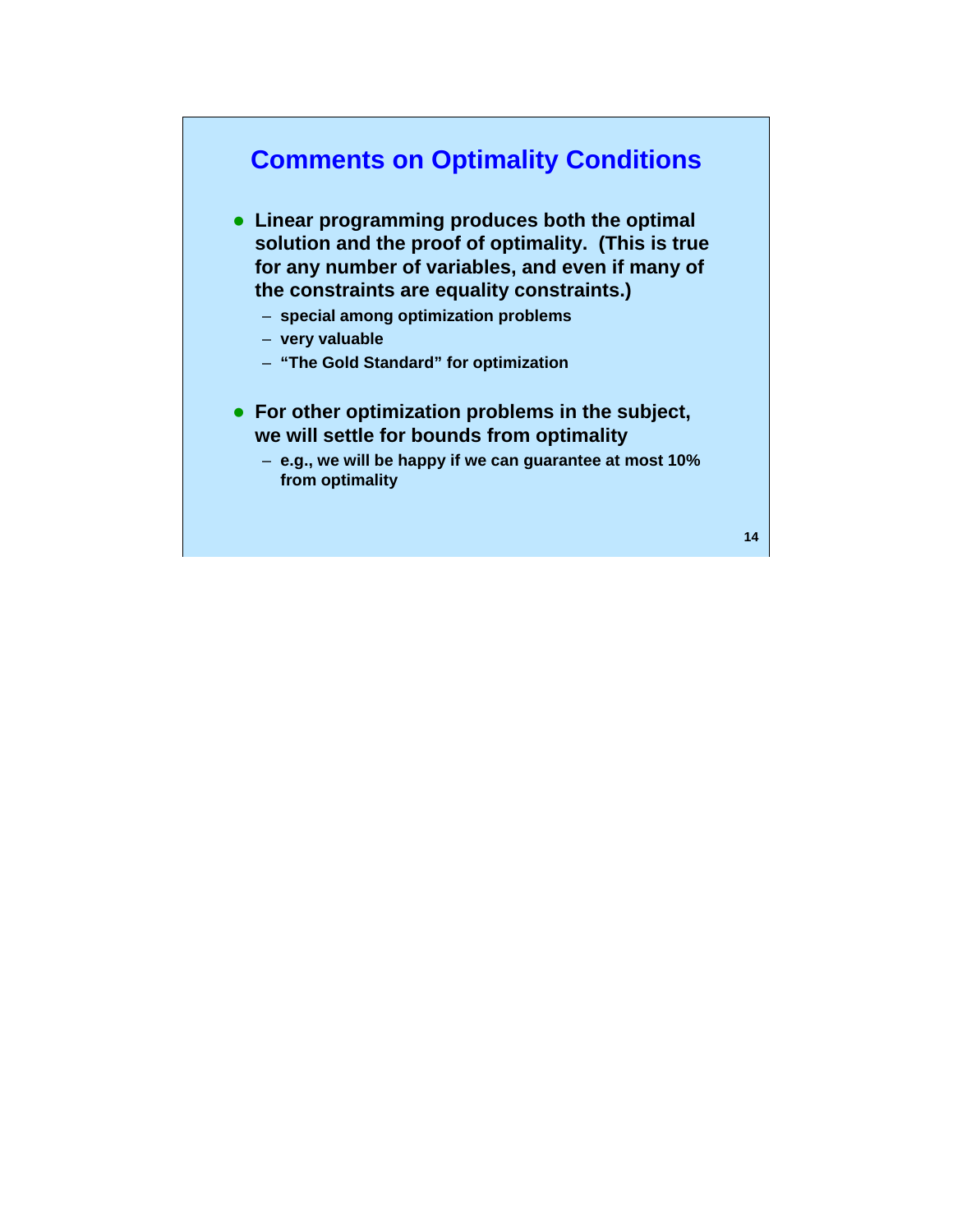## **Convex Combinations**

Suppose that  $p_1, p_2, ..., p_k$  are all vectors (or points).

Let  $p_{k+1} = \lambda_1 p_1 + \lambda_2 p_2 + ... + \lambda_k p_k$ .

We say that  $p_{k+1}$  is a convex combination of  $p_1, ..., p_k$ **if the following are true:** 

> $\lambda_1 + \lambda_2 + ... + \lambda_k = 1$ and  $\lambda_i \geq 0$  for  $i = 1$  to  $k$ .

**Suppose k = 2. What points are convex combinations of**   $p_1$  and  $p_2$ ?

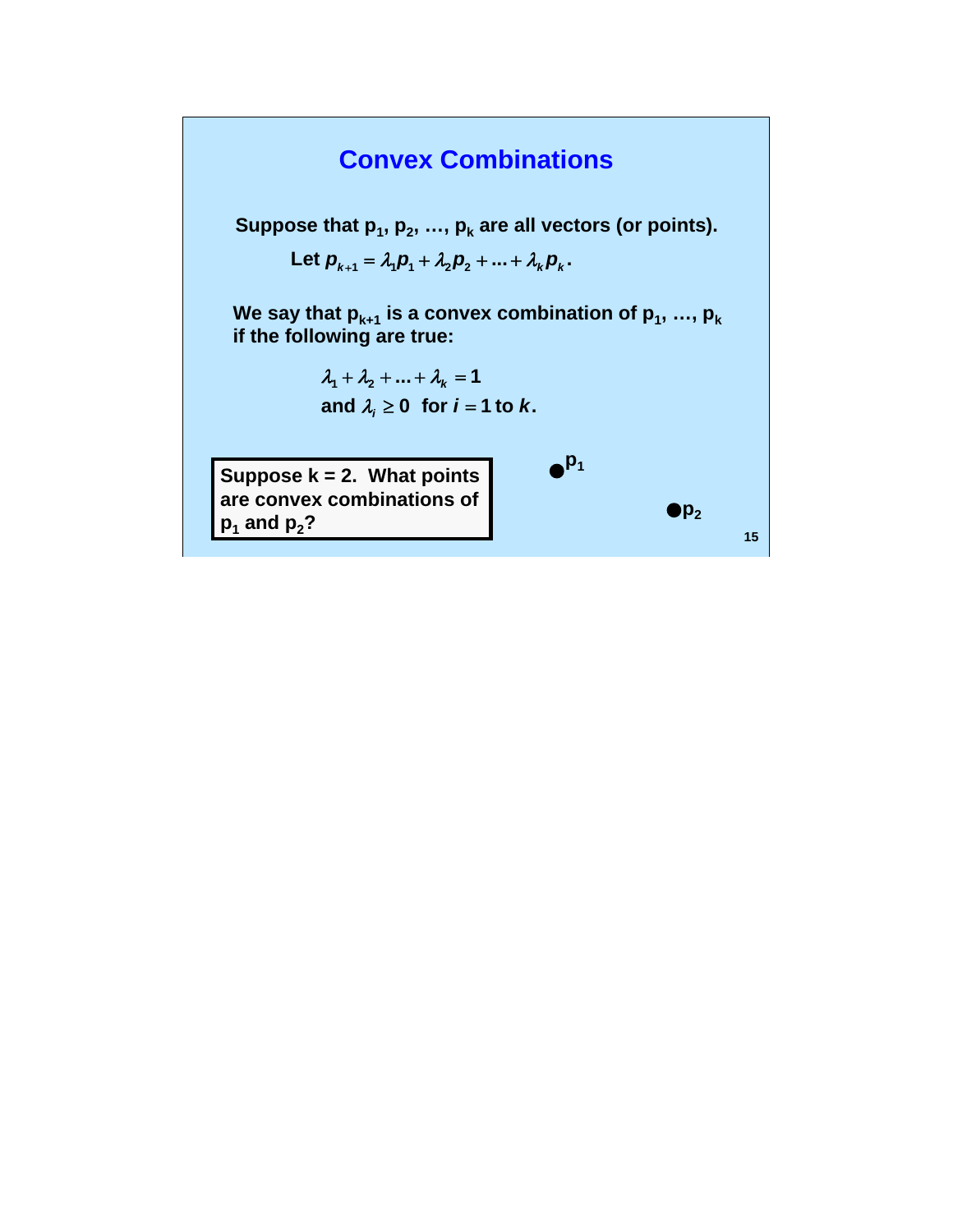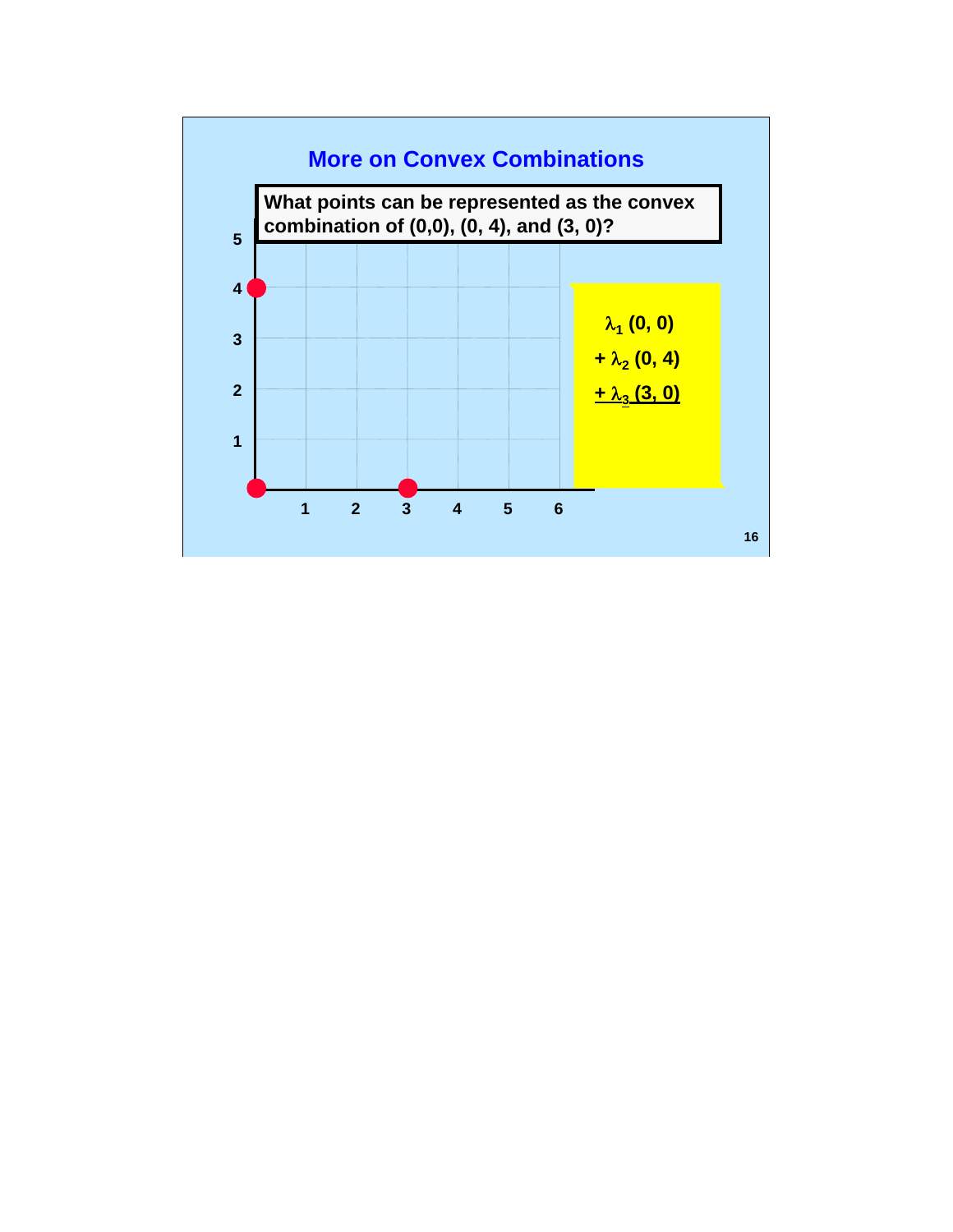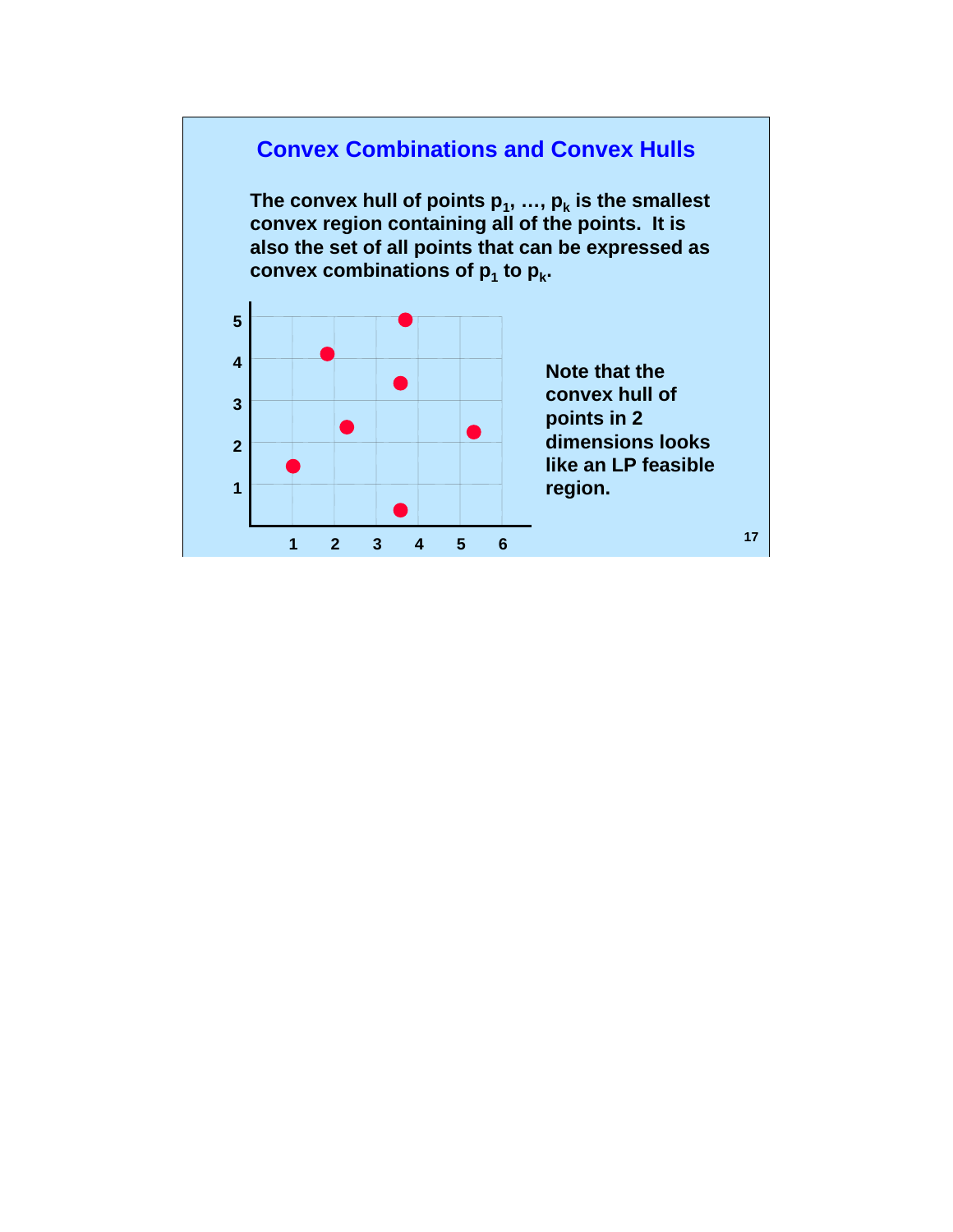

In Slide show mode, the figure is revealed as a cube that is partially cut off.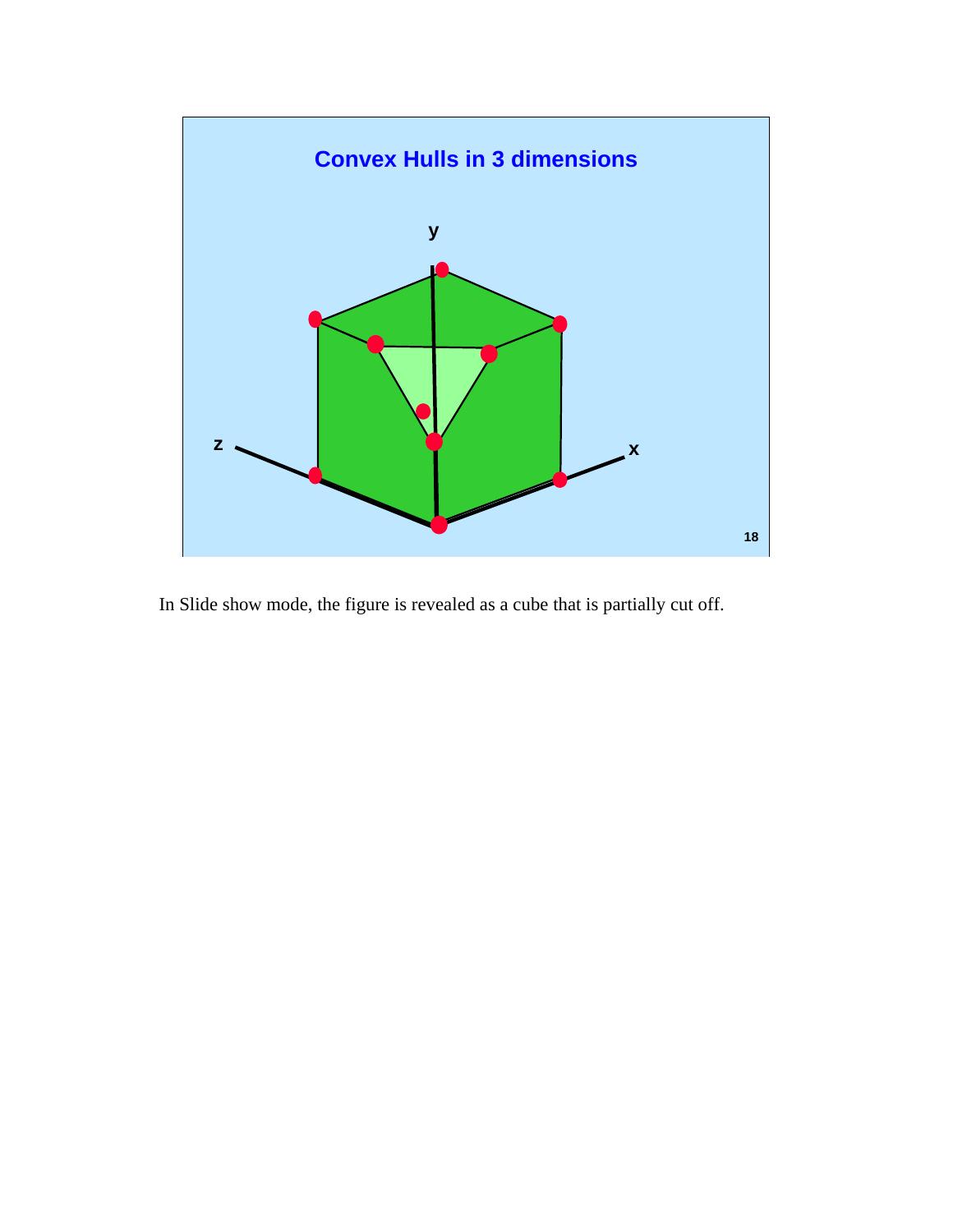## **Representation Theorem**

- **Theorem. Every bounded polyhedra (linear programming feasible region) can be represented as a convex hull of its corner points.**
- Theorem. The convex hull of a set of points is a bounded **linear programming feasible region.**
- **Usually, we prefer to represent a linear program in terms of constraints. But there are times when it is useful to represent it as the convex combination of corner points.**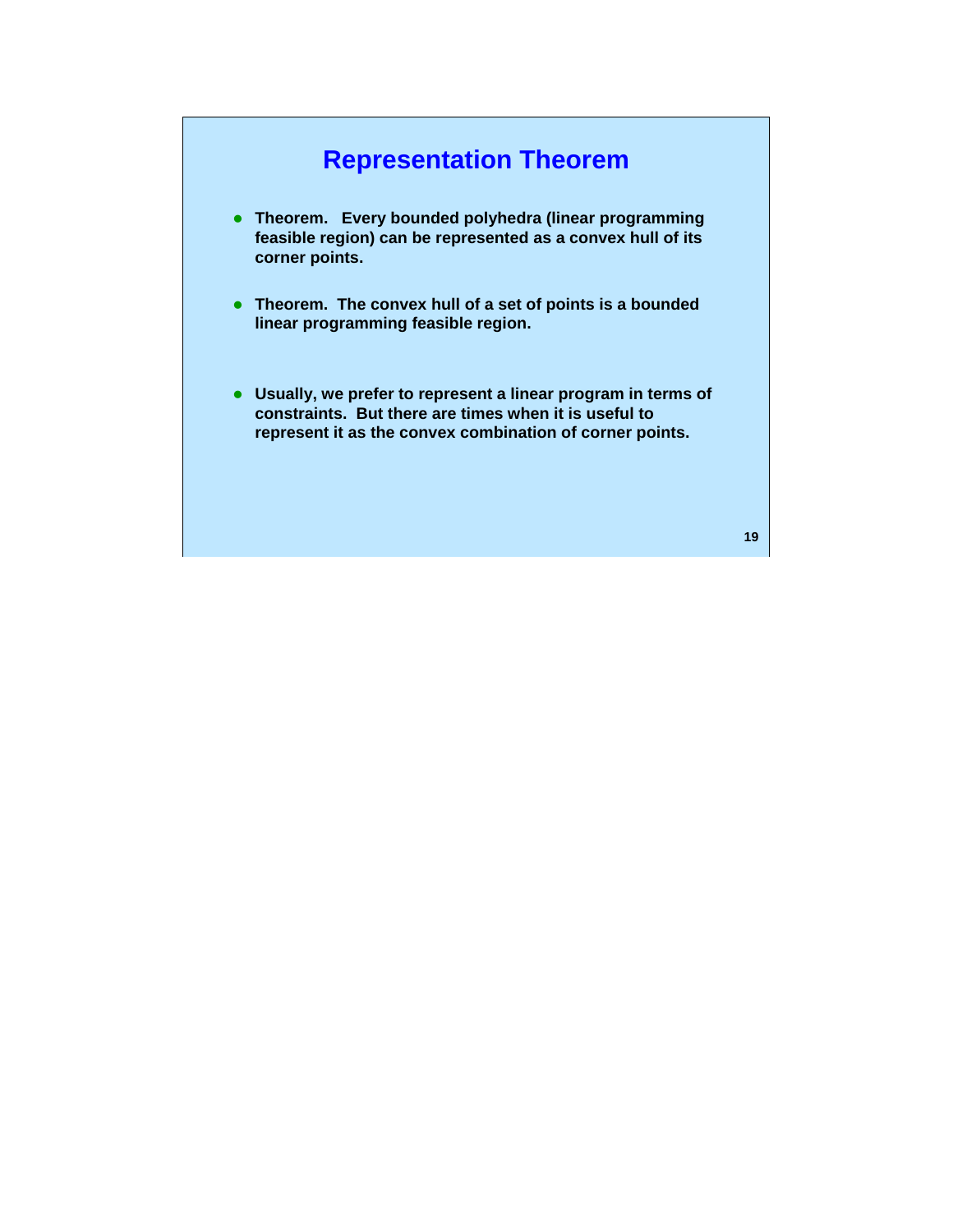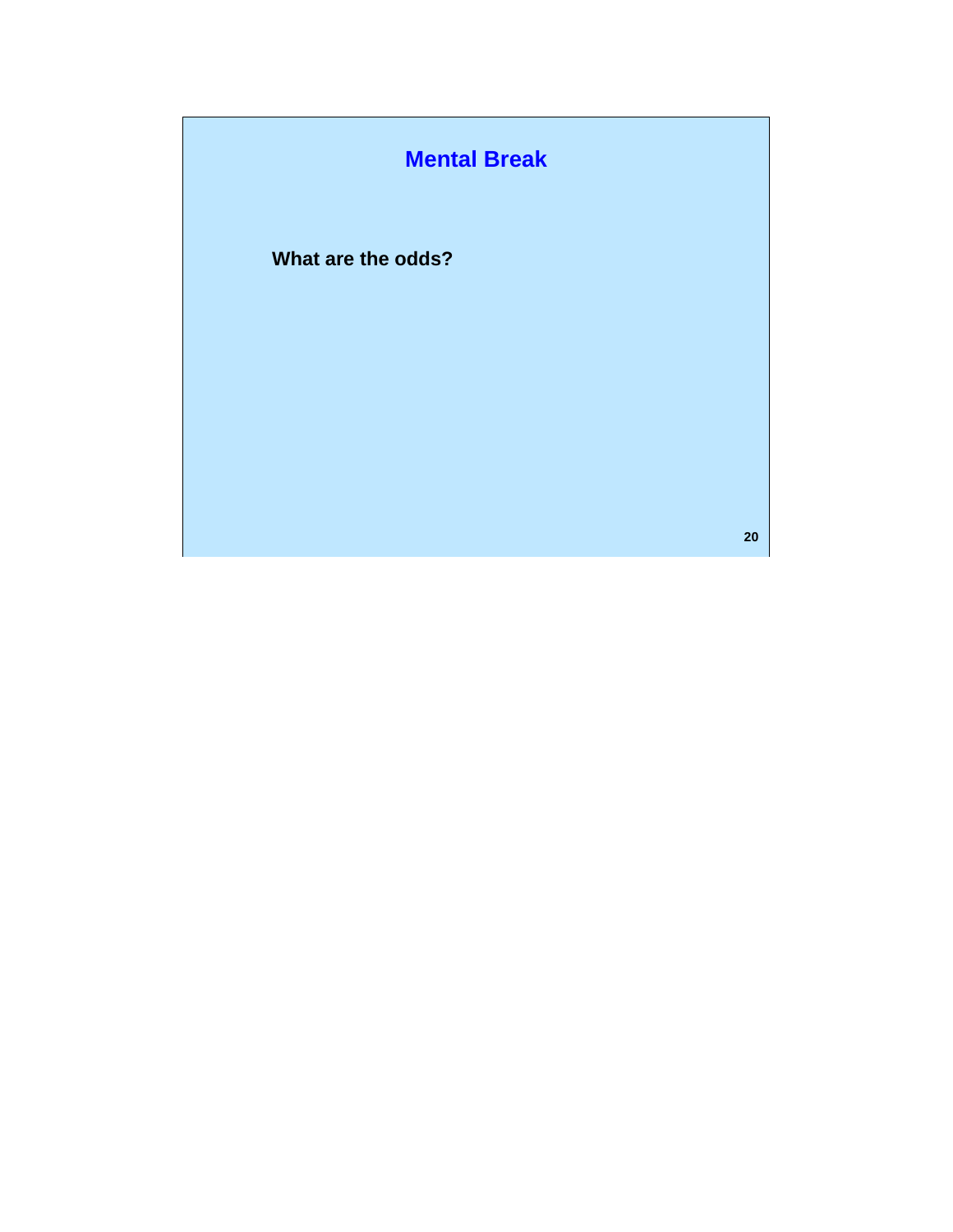## **Sensitivity Analysis**

- **Sensitivity analysis: Determining the marginal effect on the optimal objective function if we make small changes in the data.**
- **In LP, we focus on two types of sensitivity analysis that are very useful and very easy for an LP package to compute**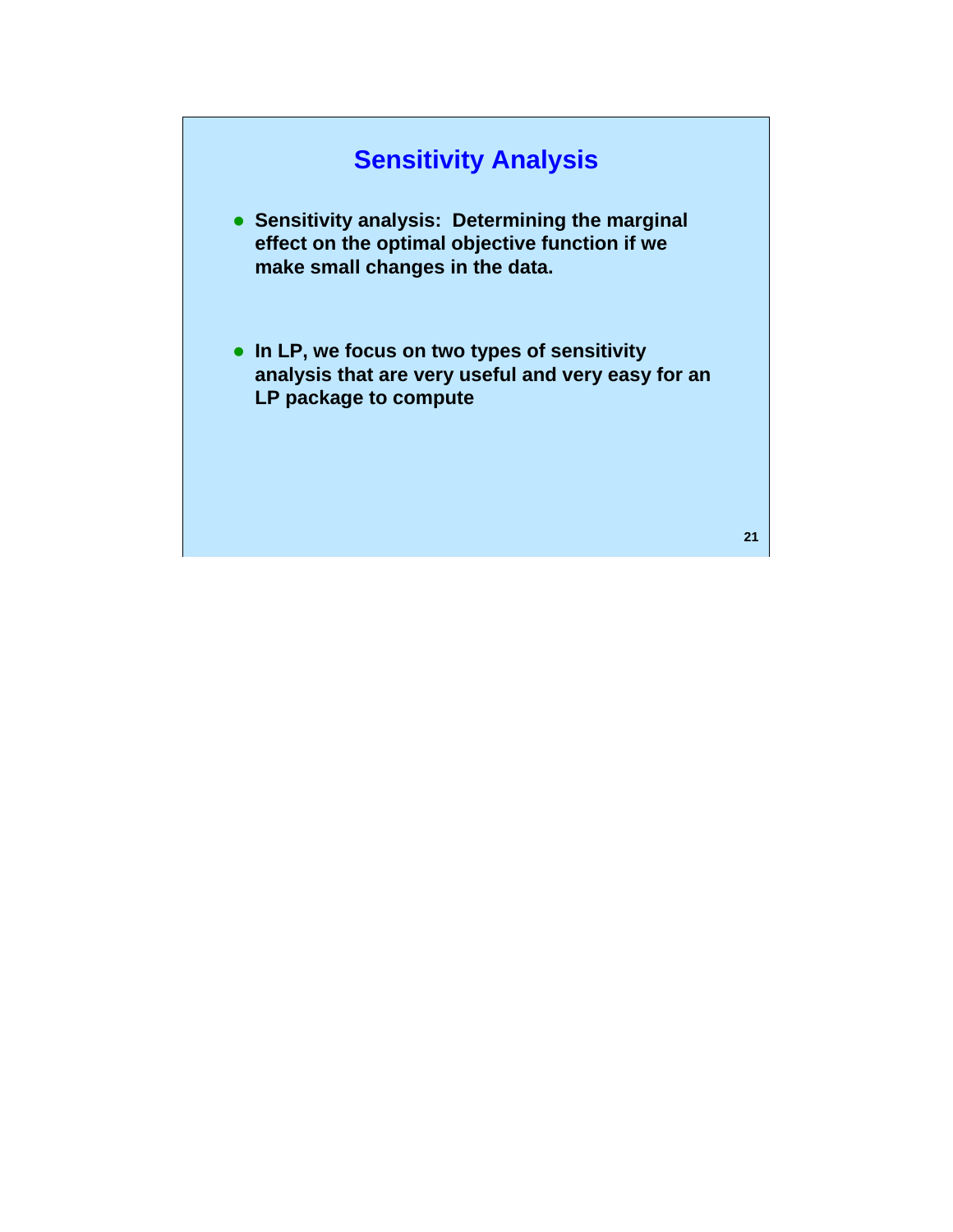

We could have used the original variable names of K and S, but it is simpler to use x and y since we usually think of the two axes as the x and y axis.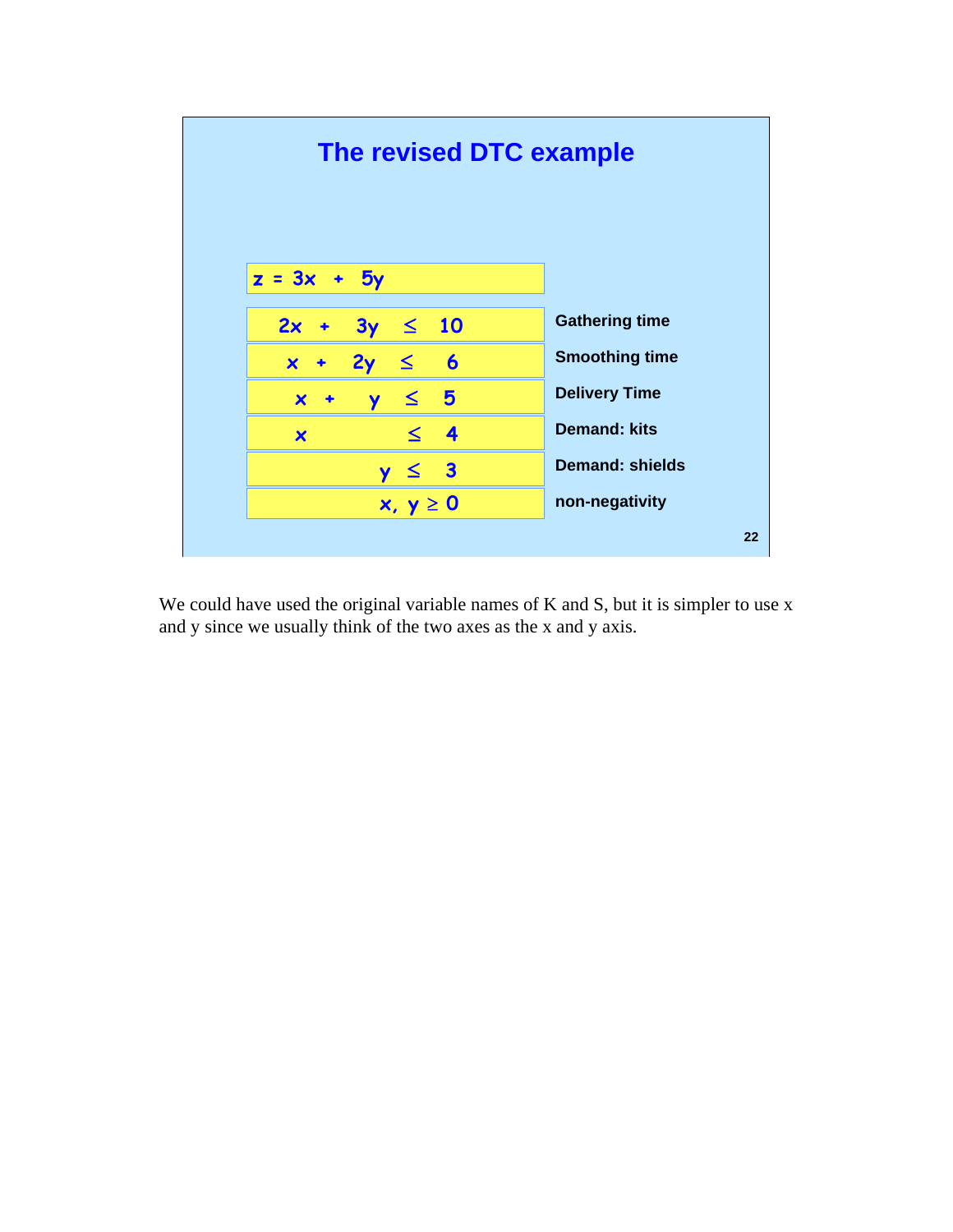

It's very useful that the corner point lies at the intersection of two lines. Then solving a system of equations with two variables and two equations will give the value of the corner point.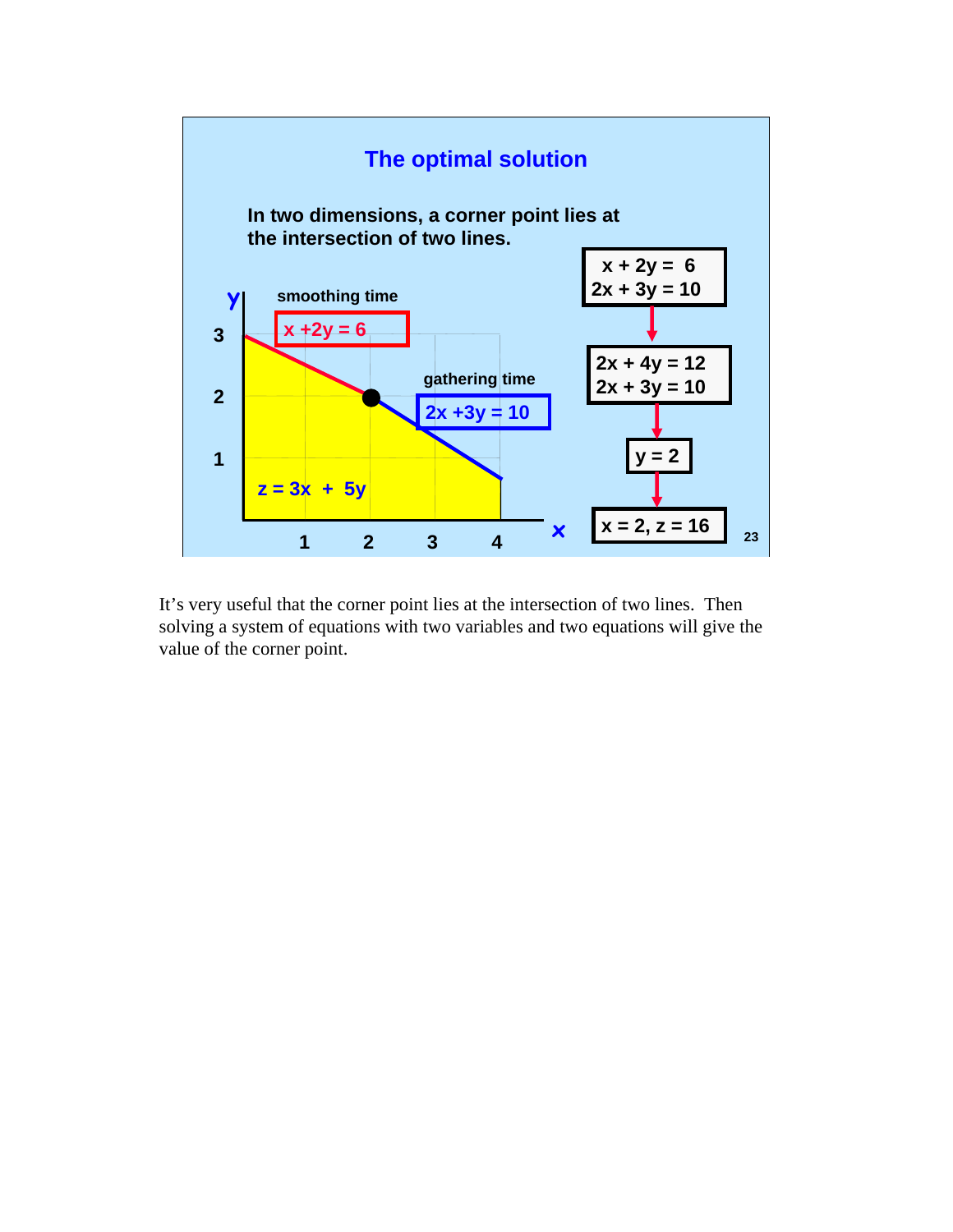

It's very useful that the corner point lies at the intersection of two lines. Then solving a system of equations with two variables and two equations will give the value of the corner point.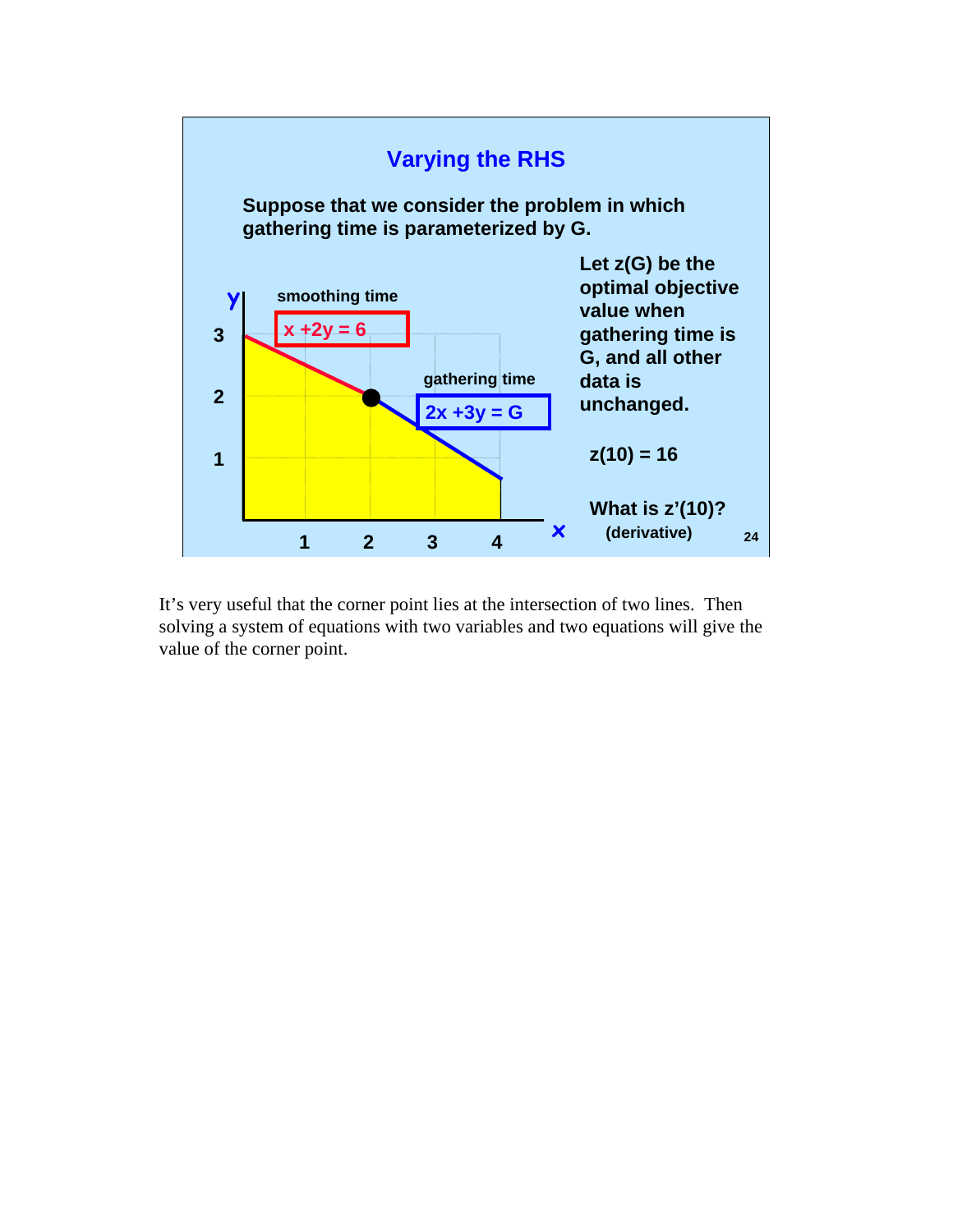### **Computing the derivative**

$$
z'(10) = \lim_{\Delta \to 0} \frac{z(10 + \Delta) - z(10)}{\Delta}
$$

**Key observation: if** Δ **is small, then the optimum corner point of the problem will be the intersection of the smoothing time constraint and the gathering constraint.** 

**That is, the constraints that define the corner point will not change.**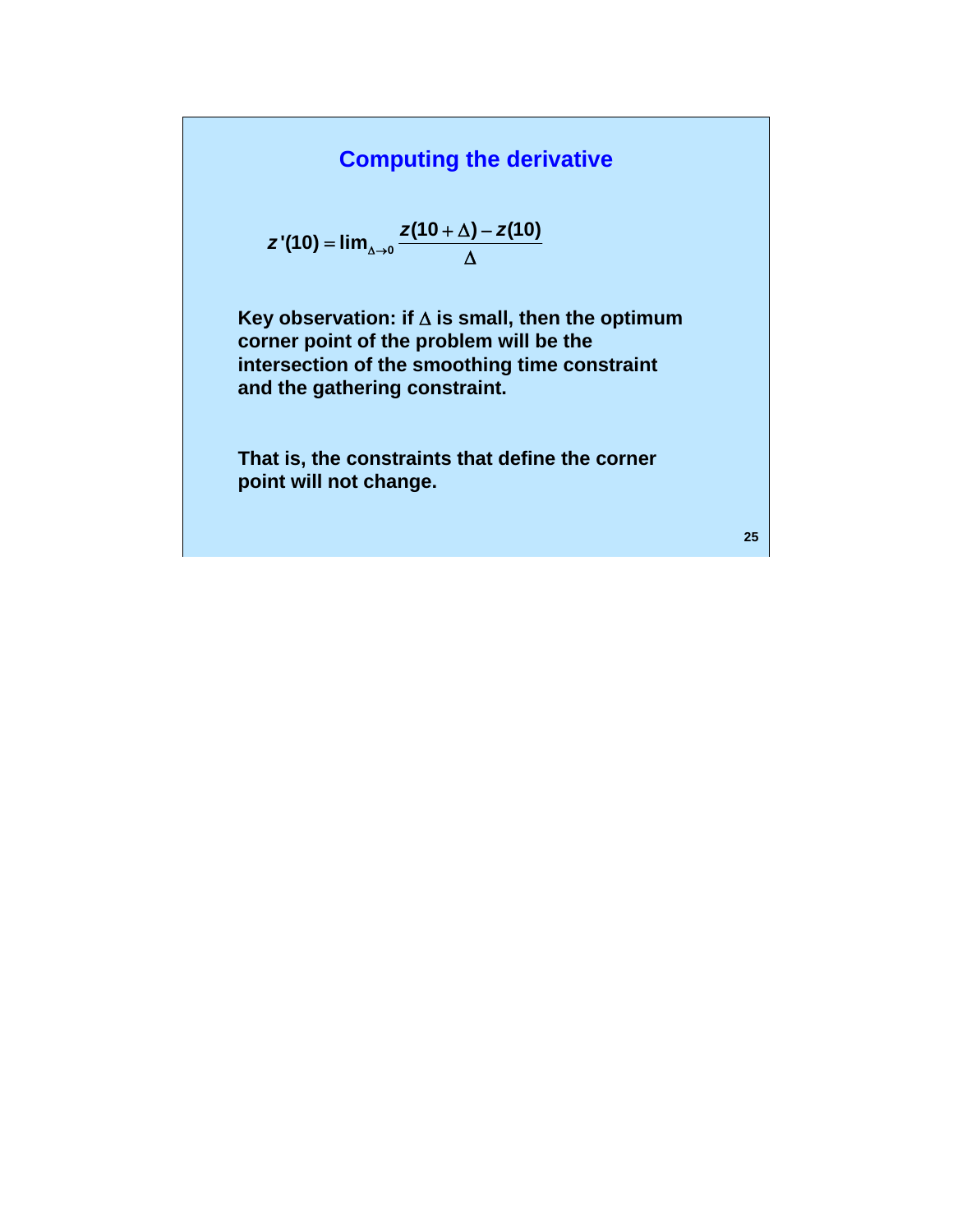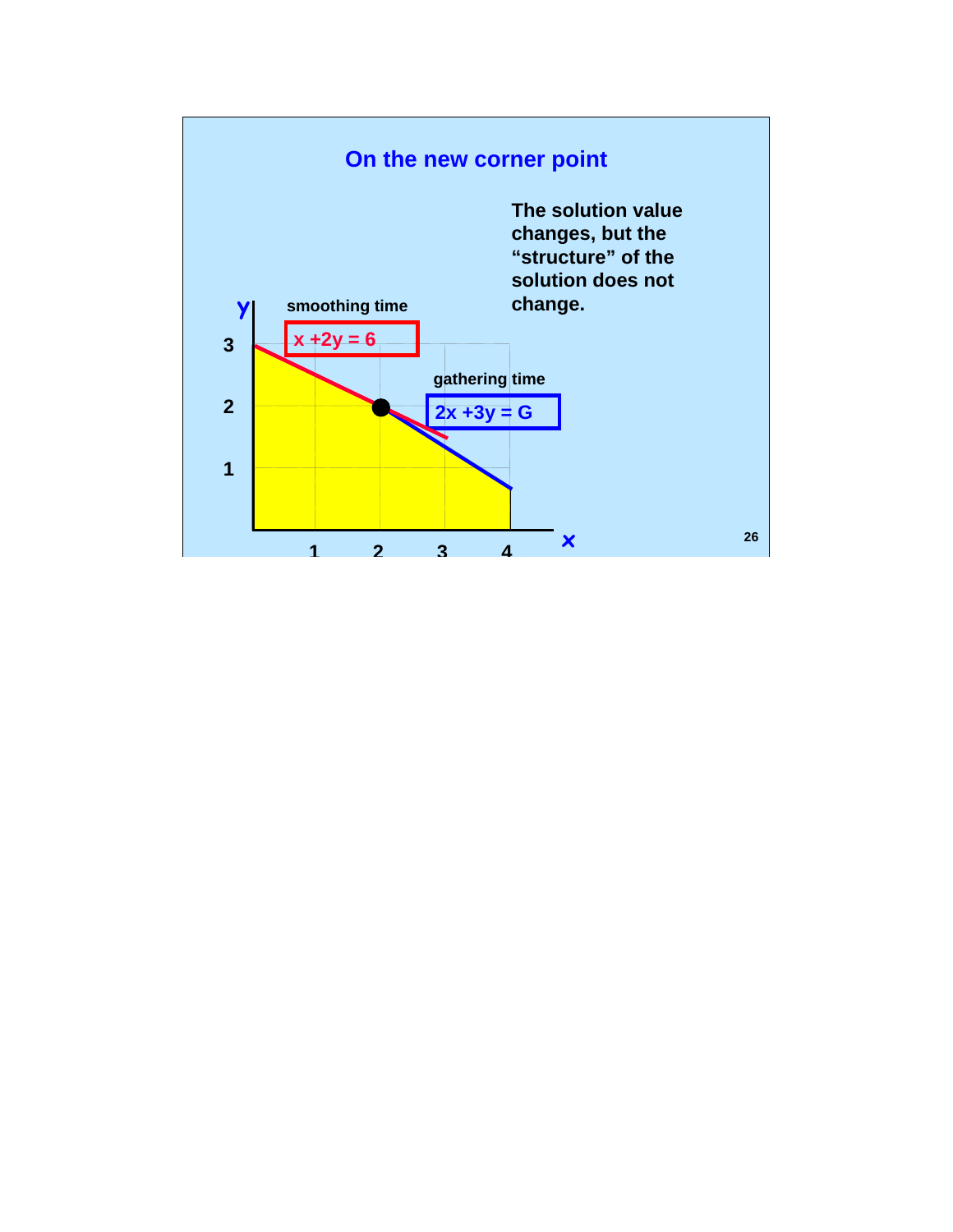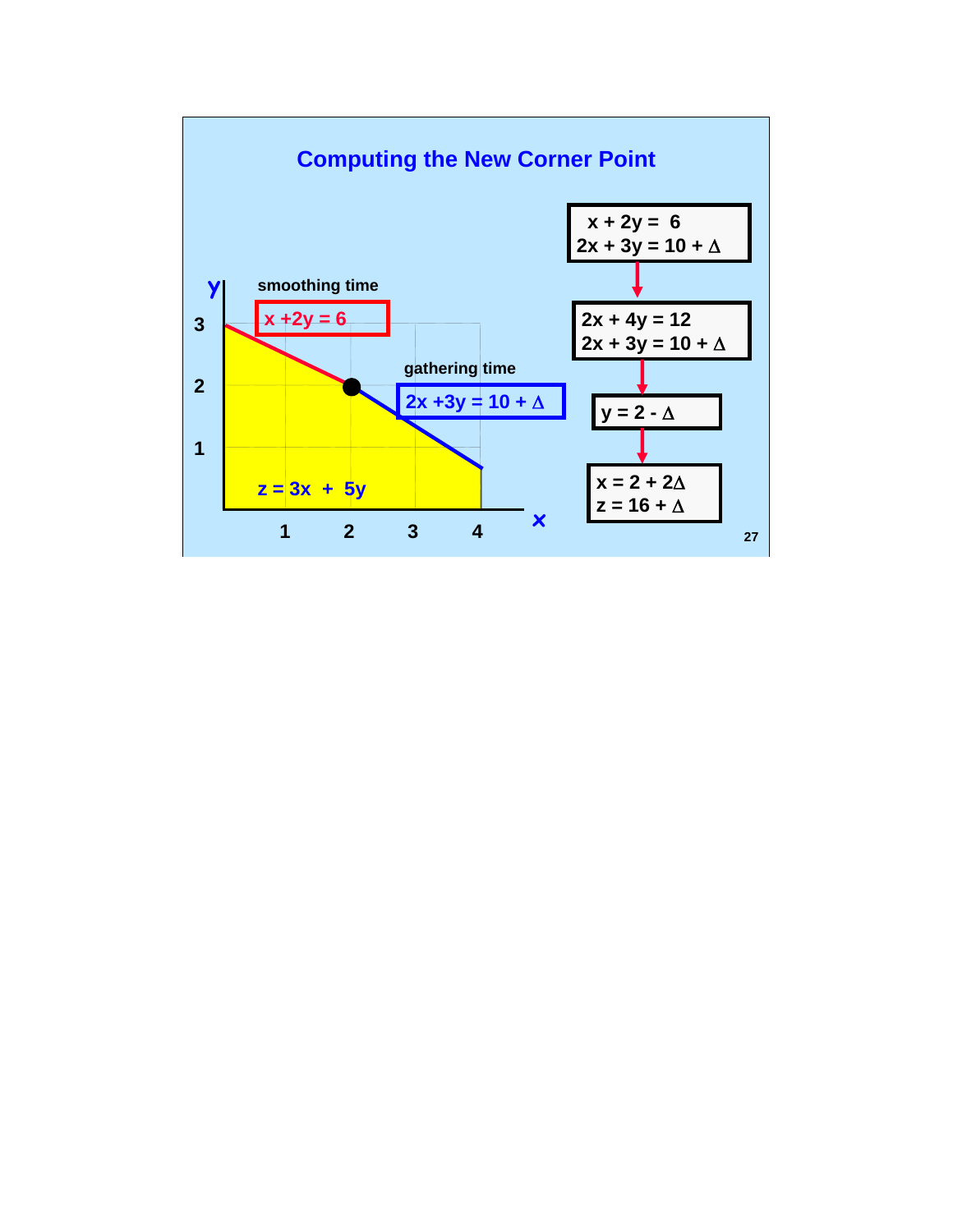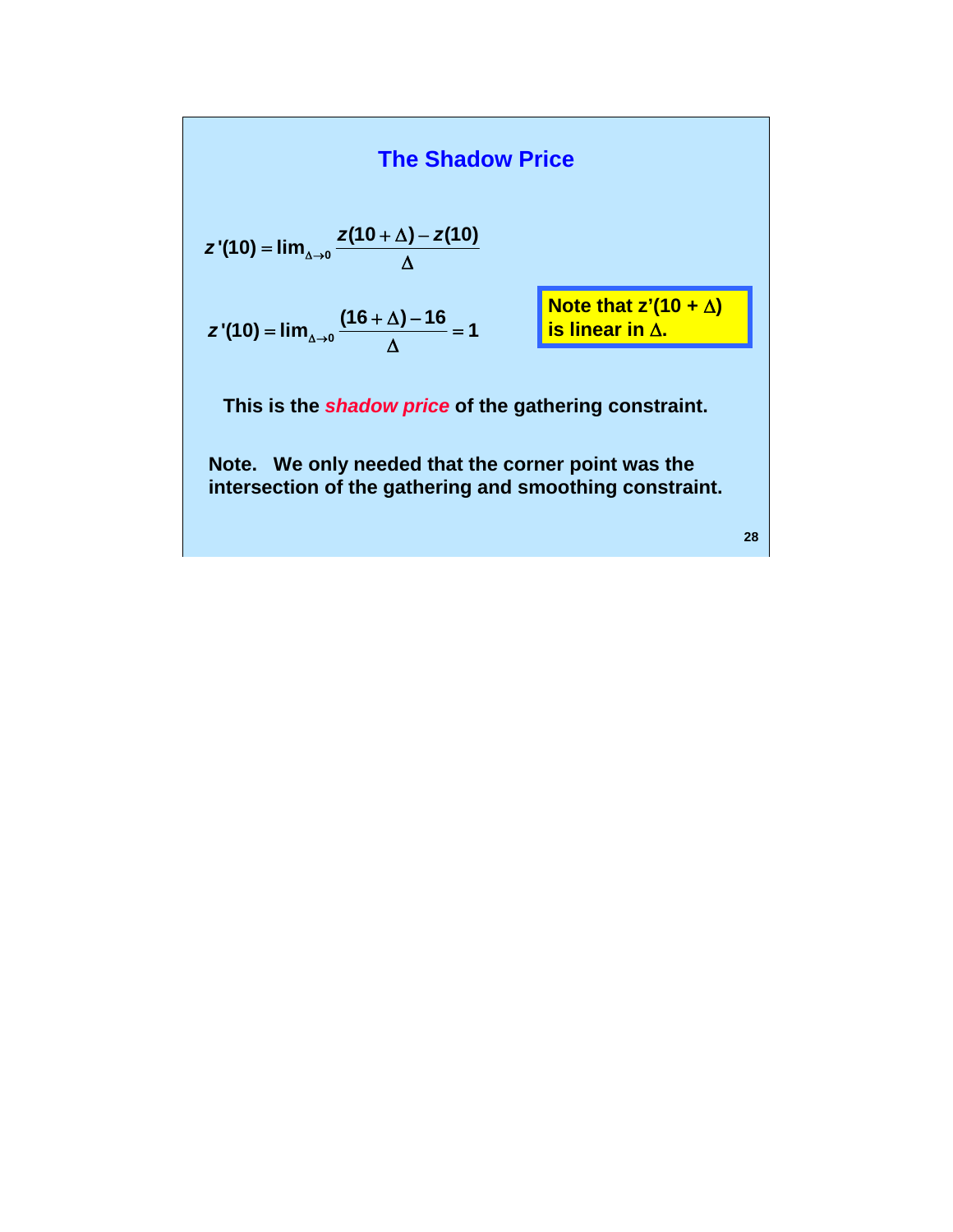#### **More on Shadow Prices**

**The** *shadow price* **of a constraint is the unit increase in the optimal objective value per unit increase in the RHS of the constraint. It is also a derivative.** 

**Let p denote the shadow price.** 

**If the RHS of gathering increases from 10 to 10 +** Δ**, then the objective value increases from 16 to 16 + p**Δ**, that is, it increases by p**Δ**.**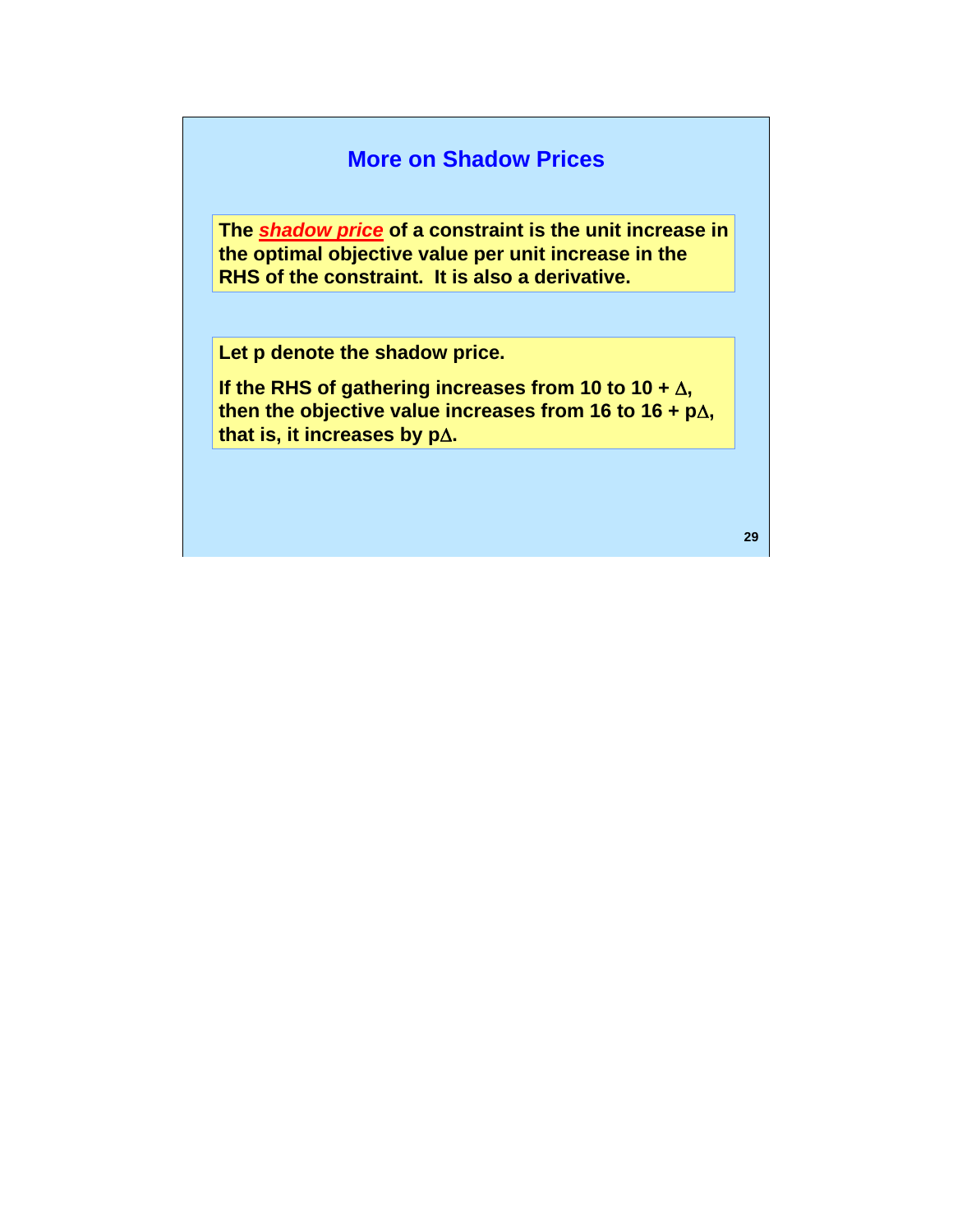### **Exercises**

- $z(10) = 16$ ;  $z'(10) = 1$  (The shadow price is 1)
- z **Fact: z(11) = 16 + 1 = 17.**
- What is  $z(10.2)$ ?
- What is  $z(9.7)$ ?
- What is  $z(0)$ ? (trick question)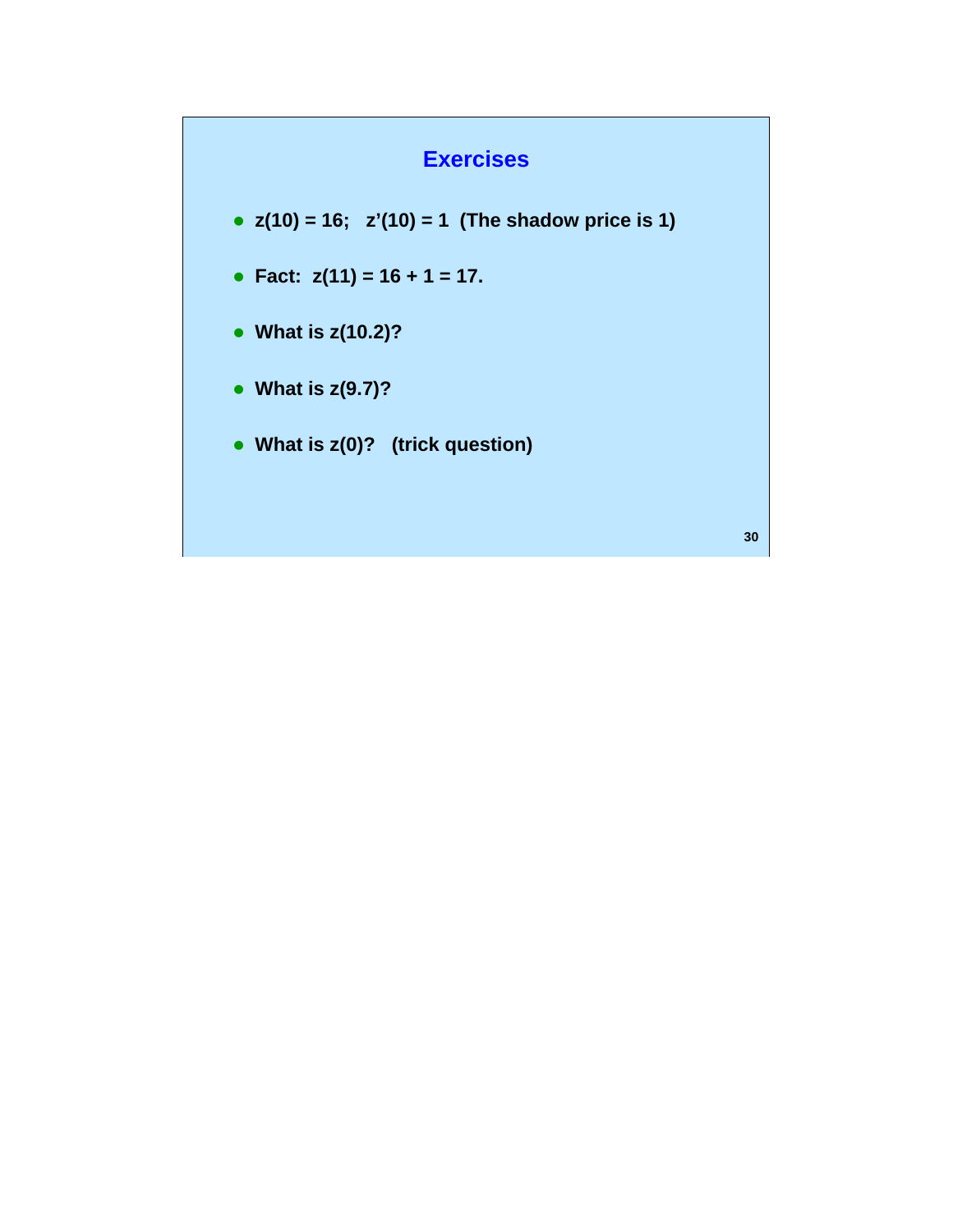#### **Computing the Shadow Price of a Constraint**

**• Step 1. Determine the binding constraints that determine the corner point.** 

|  | $x + 2y = 6$   |  |  |
|--|----------------|--|--|
|  | $2x + 3y = 10$ |  |  |

- z **Step 2. Add** Δ **to the RHS of the constraint whose shadow price we are computing.**
- Step 3. Solve the system of **equations.**
- **Step 4. Compute the "increase" in z when** Δ **increases from 0 to 1 (i.e., compute the derivative)**

$$
x + 2y = 6
$$
  
2x + 3y = 10 +  $\triangle$ 

$$
x = 2 + 2\Delta
$$
  
y = 2 - \Delta

**z(10 +** Δ**) = 16 +** Δ **Shadow price = 1.**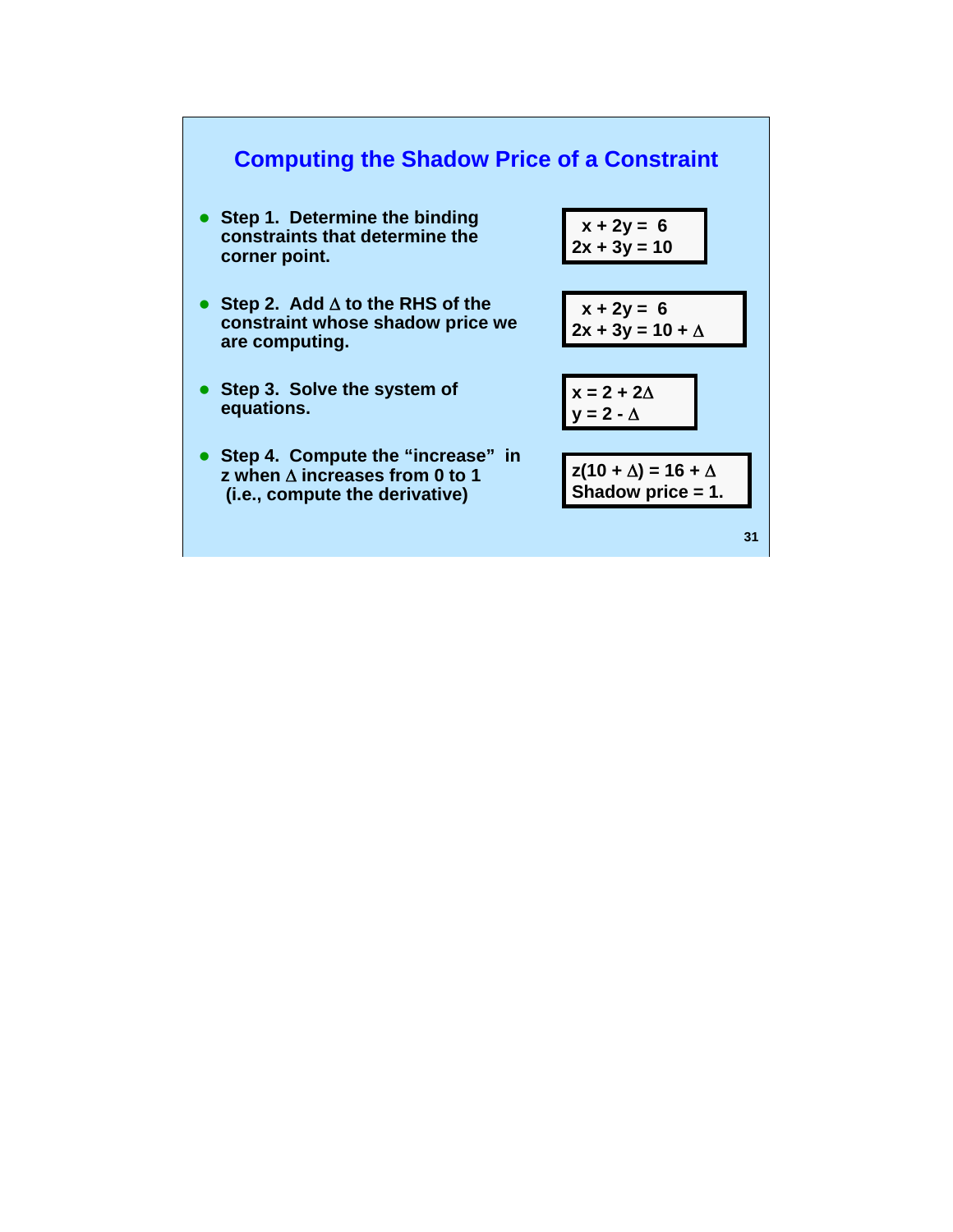## **Bounds on RHS coefficients in Sensitivity Analysis**

- **Recall that the optimum solution is a corner point, which in 2 dimensions is the solution of 2 equations in 2 variables, and the equations are the binding constraints.**
- **Compute the largest changes in the RHS coefficient so that all constraints remain satisfied.**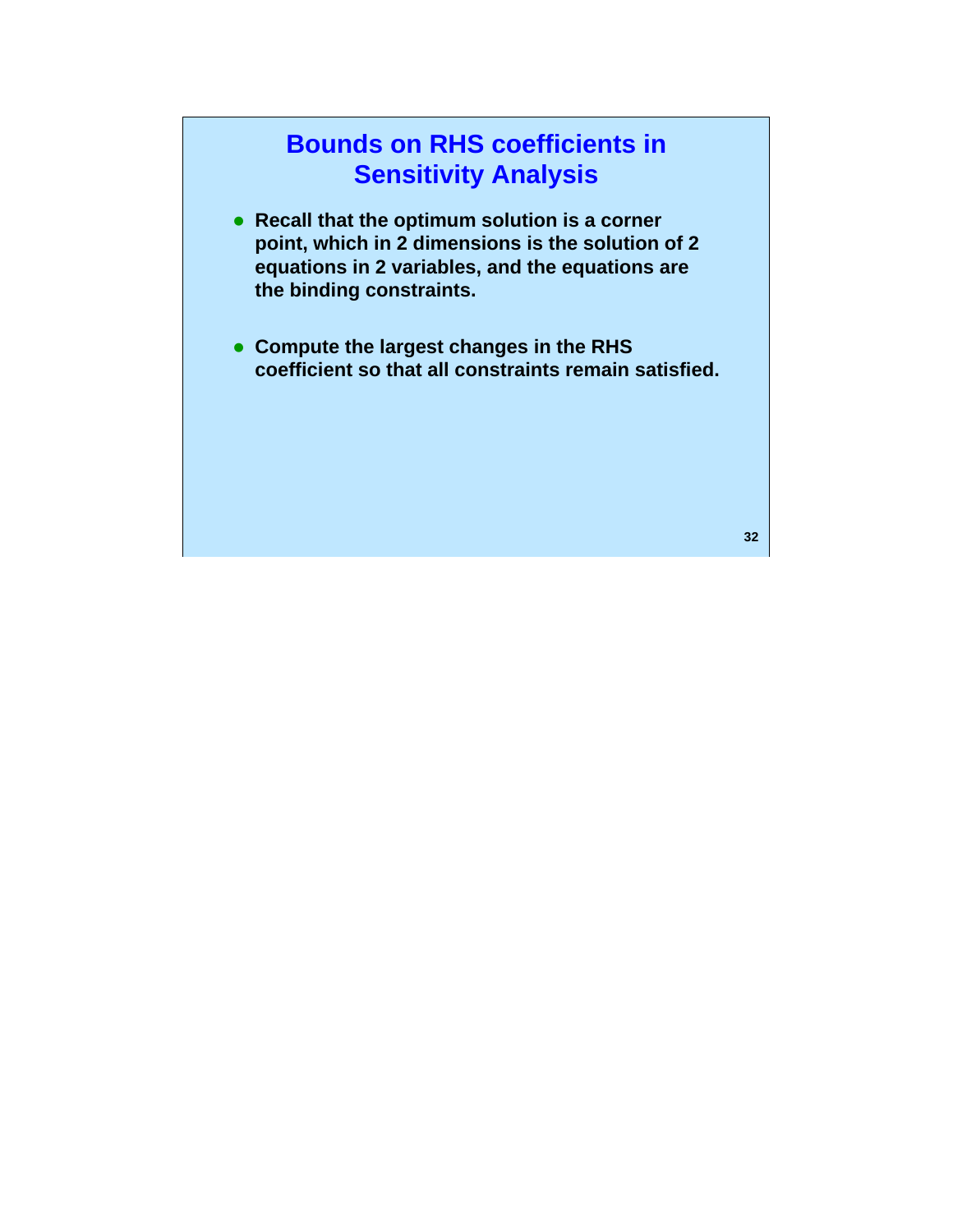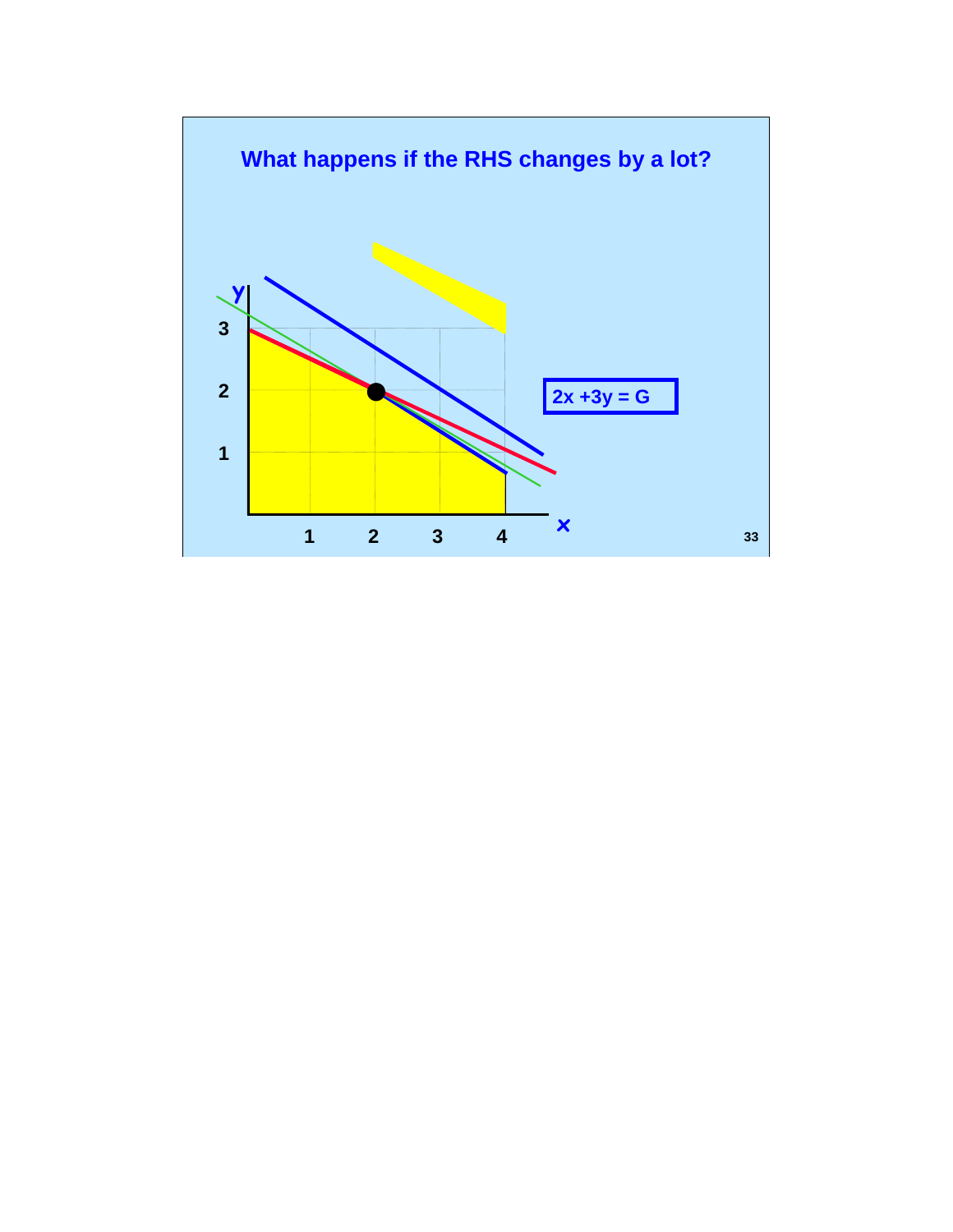# **More Sensitivity Analysis: Determining the Interval Constraint after**

| $x = 2 + 2 \Delta$ ;     | Constraint aner<br>substitution. |                               |
|--------------------------|----------------------------------|-------------------------------|
| <b>Maximize Profit</b>   | $z = 3x + 5y$ (in 10s)           | $z = 16 + \Delta$             |
| <b>Gathering time:</b>   | $2x + 3y \le 10 + \Delta$        | $10 + \Delta \le 10 + \Delta$ |
| <b>Smoothing time:</b>   | $x + 2y \le 6$                   | $6 \leq 6$                    |
| <b>Delivery time:</b>    | $\leq$ 5<br>$x +$<br><b>Y</b>    | $4 + \Delta \leq 5$           |
| <b>Slingshot demand:</b> | 4<br>$\leq$<br>$\mathbf x$       | $2 + 2\Delta \leq 4$          |
| Shield demand:           | $\mathbf{3}$<br>$y \le$          | $2 - \Delta \leq 3$           |
| <b>Non-negativity:</b>   | $K, S \geq 0$                    | $2 + 2\Delta \geq 0$          |
|                          |                                  | $2 - \Delta \geq 0$           |
|                          | So, $-1 \leq \Delta \leq 1$      | 34                            |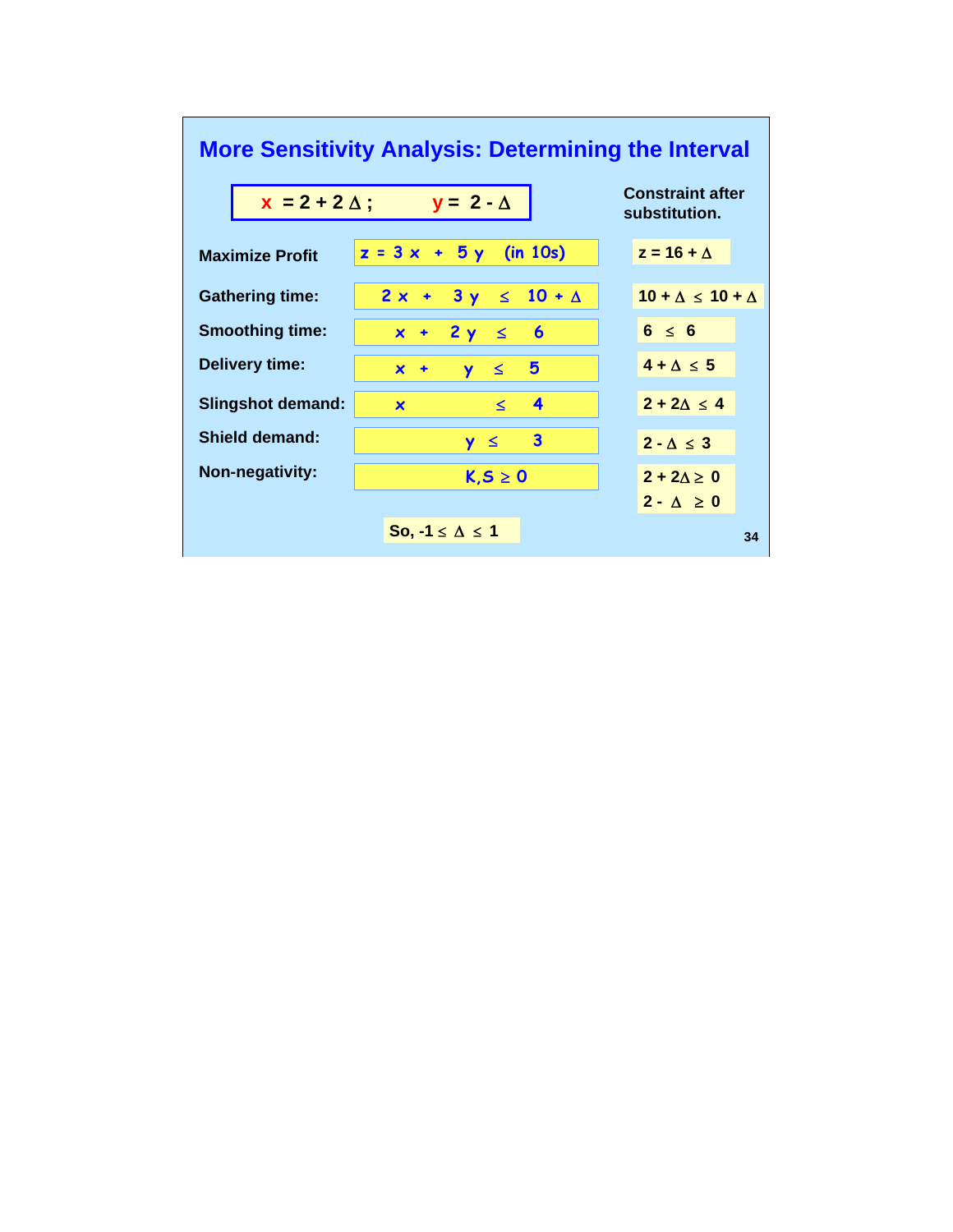### **Summary for changes in RHS coefficients**

- **Determine the binding constraints**
- **Determine the change in the "corner point solution" as a function of** Δ**.**
- z **Compute the largest and smallest values of** Δ **so that the solution stays feasible.**
- The shadow price is valid so long as the "corner **point solution" remains optimal, which is so long as it is feasible.**